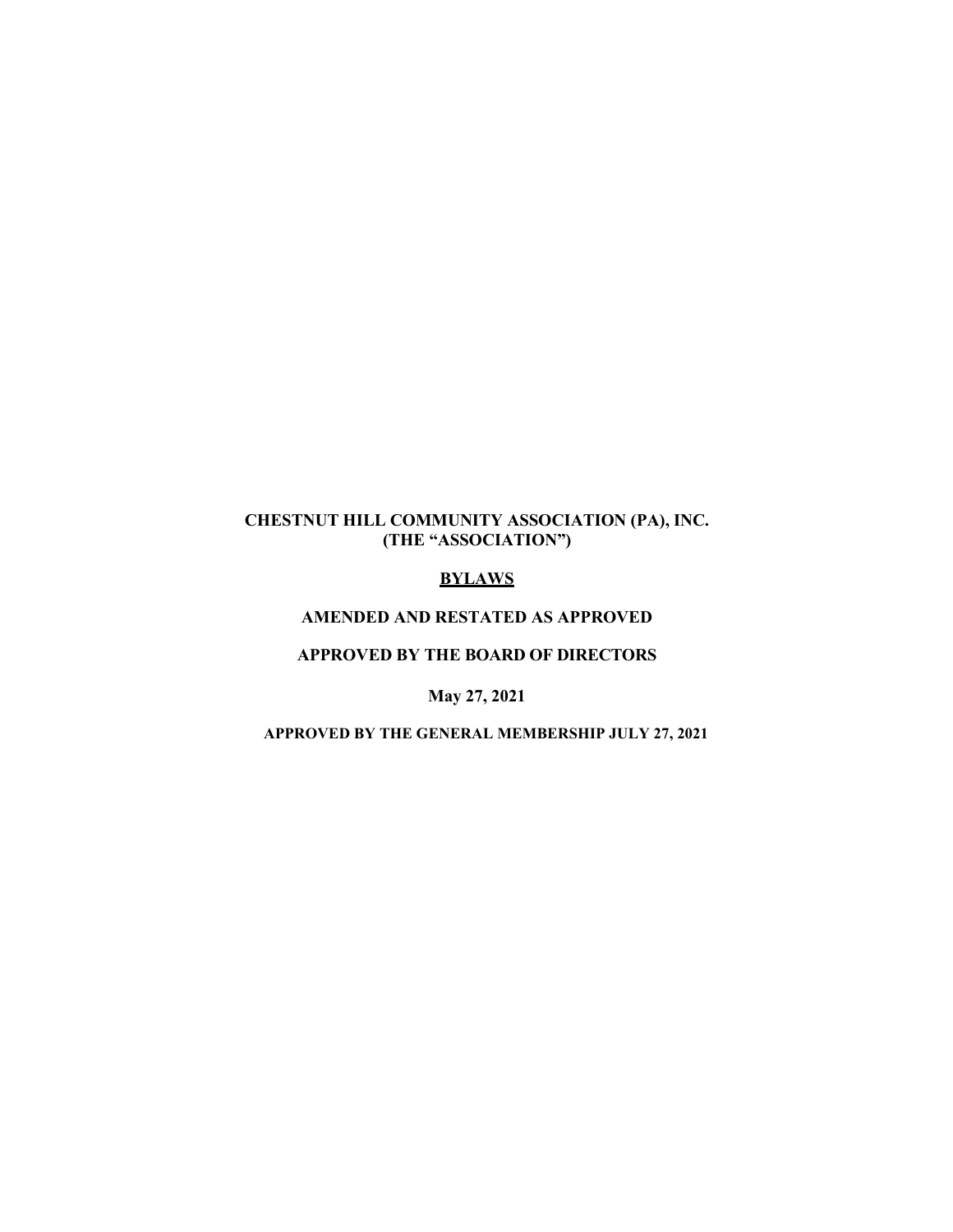# **TABLE OF CONTENTS**

### Page

| А.              |  |  |  |  |
|-----------------|--|--|--|--|
| <b>B.</b>       |  |  |  |  |
| C.              |  |  |  |  |
| D.              |  |  |  |  |
| Ε.              |  |  |  |  |
| F.              |  |  |  |  |
| G.              |  |  |  |  |
|                 |  |  |  |  |
| A.              |  |  |  |  |
| <b>B.</b>       |  |  |  |  |
| C.              |  |  |  |  |
| D.              |  |  |  |  |
| Ε.              |  |  |  |  |
|                 |  |  |  |  |
| A.              |  |  |  |  |
| B.              |  |  |  |  |
| $C_{\cdot}$     |  |  |  |  |
|                 |  |  |  |  |
| Α.              |  |  |  |  |
| B.              |  |  |  |  |
|                 |  |  |  |  |
| А.              |  |  |  |  |
| B.              |  |  |  |  |
| $\mathcal{C}$ . |  |  |  |  |
|                 |  |  |  |  |
| Α.              |  |  |  |  |
| B.              |  |  |  |  |
|                 |  |  |  |  |
| Α.              |  |  |  |  |
| <b>B.</b>       |  |  |  |  |
| $C_{\cdot}$     |  |  |  |  |
| D.              |  |  |  |  |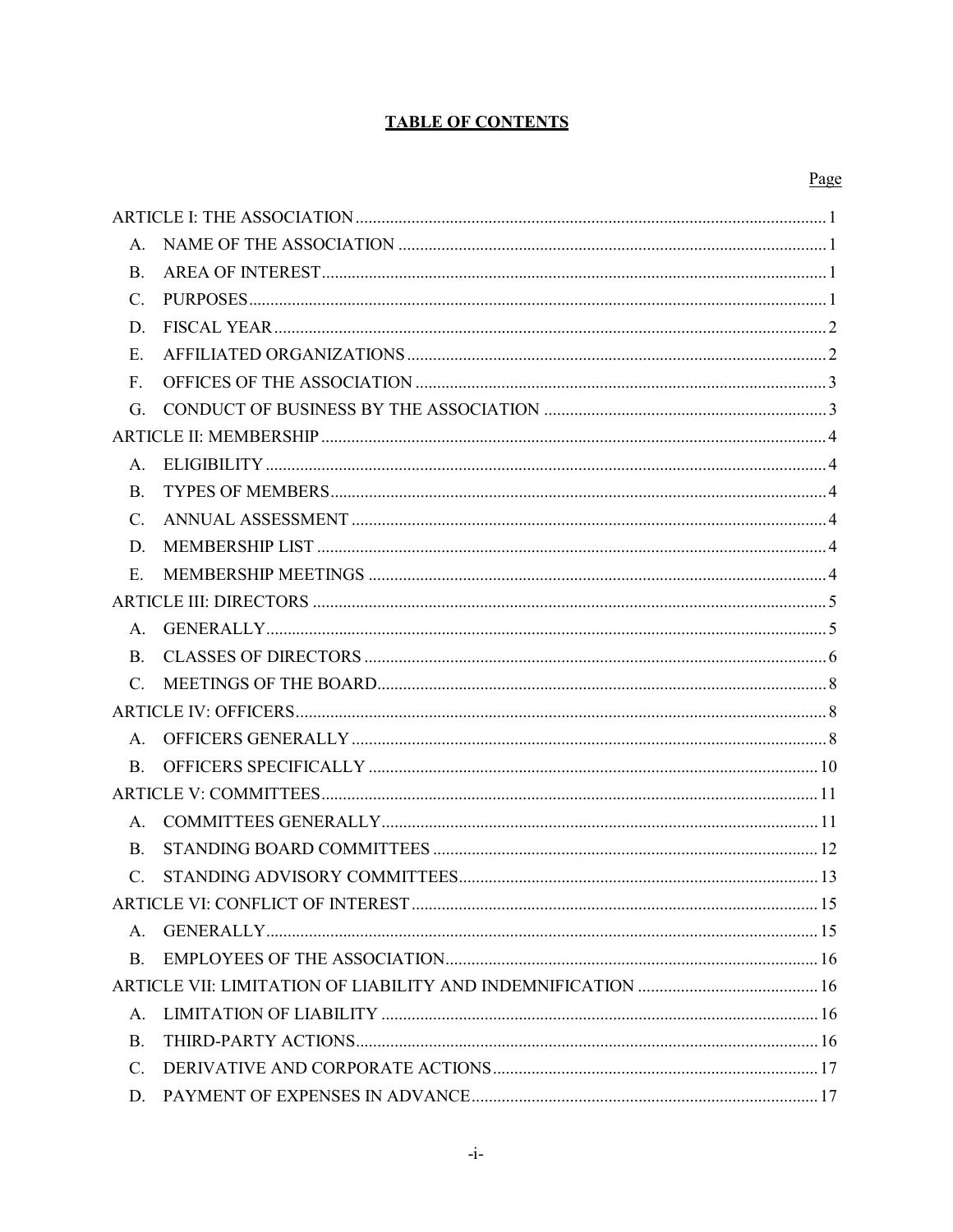| E.           |  |
|--------------|--|
| $\mathbf{F}$ |  |
| G.           |  |
| $H_{-}$      |  |
|              |  |
|              |  |
|              |  |
|              |  |
| $\mathbf{B}$ |  |
|              |  |
|              |  |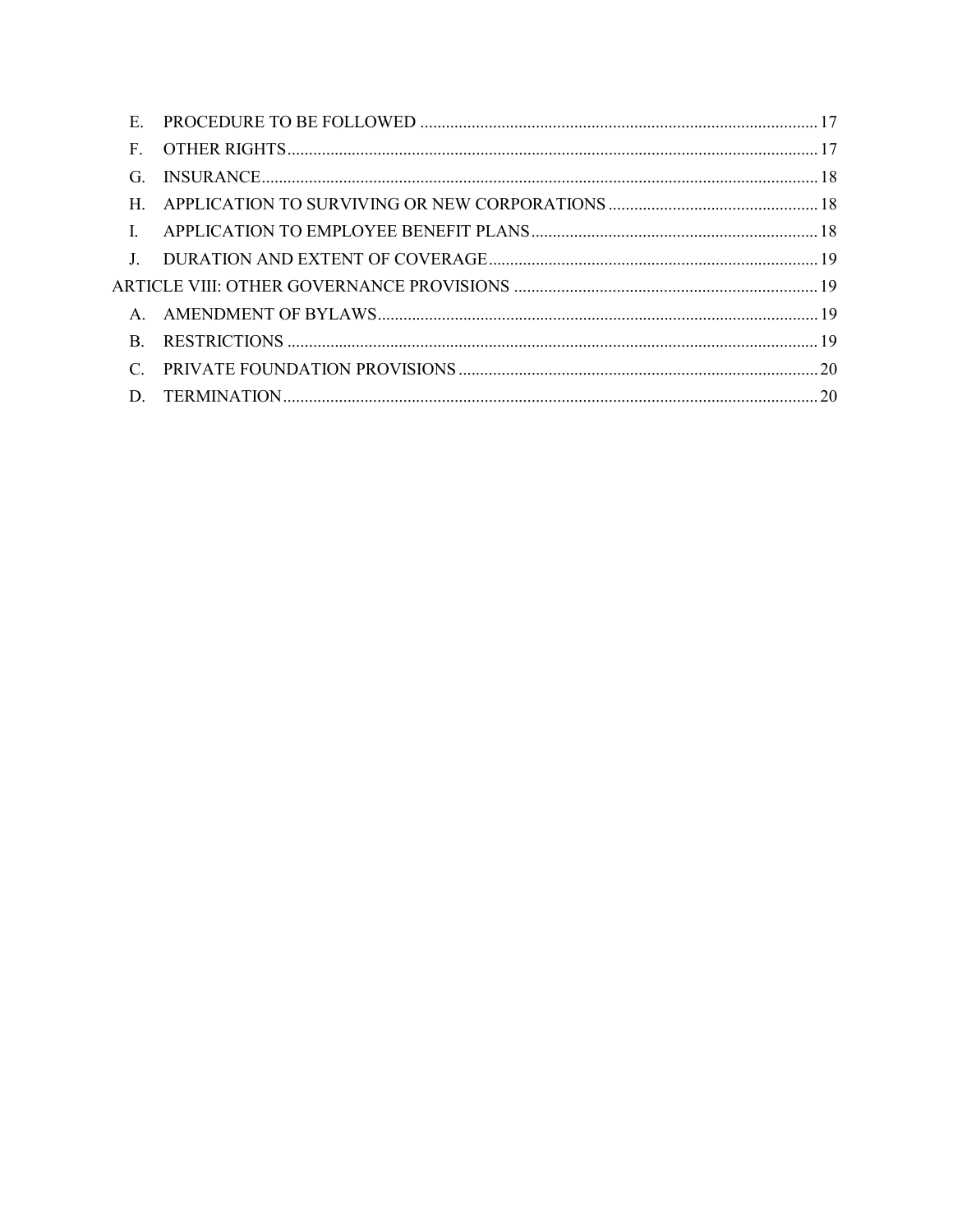#### **ARTICLE I: THE ASSOCIATION**

#### A. NAME OF THE ASSOCIATION

The name of the Association is the "Chestnut Hill Community Association (PA), Inc." (the "Association"). The Association was originally formed in 1959 as a Delaware nonprofit, nonstock corporation operating two divisions: the Community Association and the Chestnut Hill Local. In 2016, the Association reorganized the two divisions into two separate corporations: the Association and the Chestnut Hill Local, Inc.

In 2016, the Association became incorporated under the Pennsylvania Nonprofit Corporation Law of 1988, as amended ("PaNPCL"), as a Pennsylvania nonprofit corporation and Pennsylvania law shall govern its operations. The Association does not contemplate pecuniary gain or profit, incidental or otherwise.

The Association is incorporated exclusively for charitable, religious, educational and scientific purposes as contemplated by and in compliance with Section  $501(c)(3)$  of the Internal Revenue Code of 1986, as amended, or the corresponding provisions of any subsequent tax laws of the United States (the "Code").

#### B. AREA OF INTEREST

The Association's area of interest is the section of Philadelphia known as Chestnut Hill (the areas in Philadelphia County northeast of Forbidden Drive and northwest of the Cresheim Creek) and its environs.

C. PURPOSES

shall be:

1. Without limiting the generality of the foregoing, the purposes of the Association

- a. Generally, to encourage a sense of community in the section of the city of Philadelphia known as Chestnut Hill and its environs, to foster a quality of life beneficial to that community, to lessen the burden of government and to serve in the public interest;
- b. To seek comprehensive and long-range solutions, undertake studies, initiate programs, cooperate with other entities (private or governmental), and coordinate community efforts;
- c. To maintain and improve the quality of life of the Chestnut Hill community;
- d. To assist and provide support to charitable endeavors and organizations within the community;
- e. To educate and update the community regarding charitable, religious, educational, and civic concerns;
- f. To encourage participation by members of the community in the formulation of its policies with the purpose of insuring that the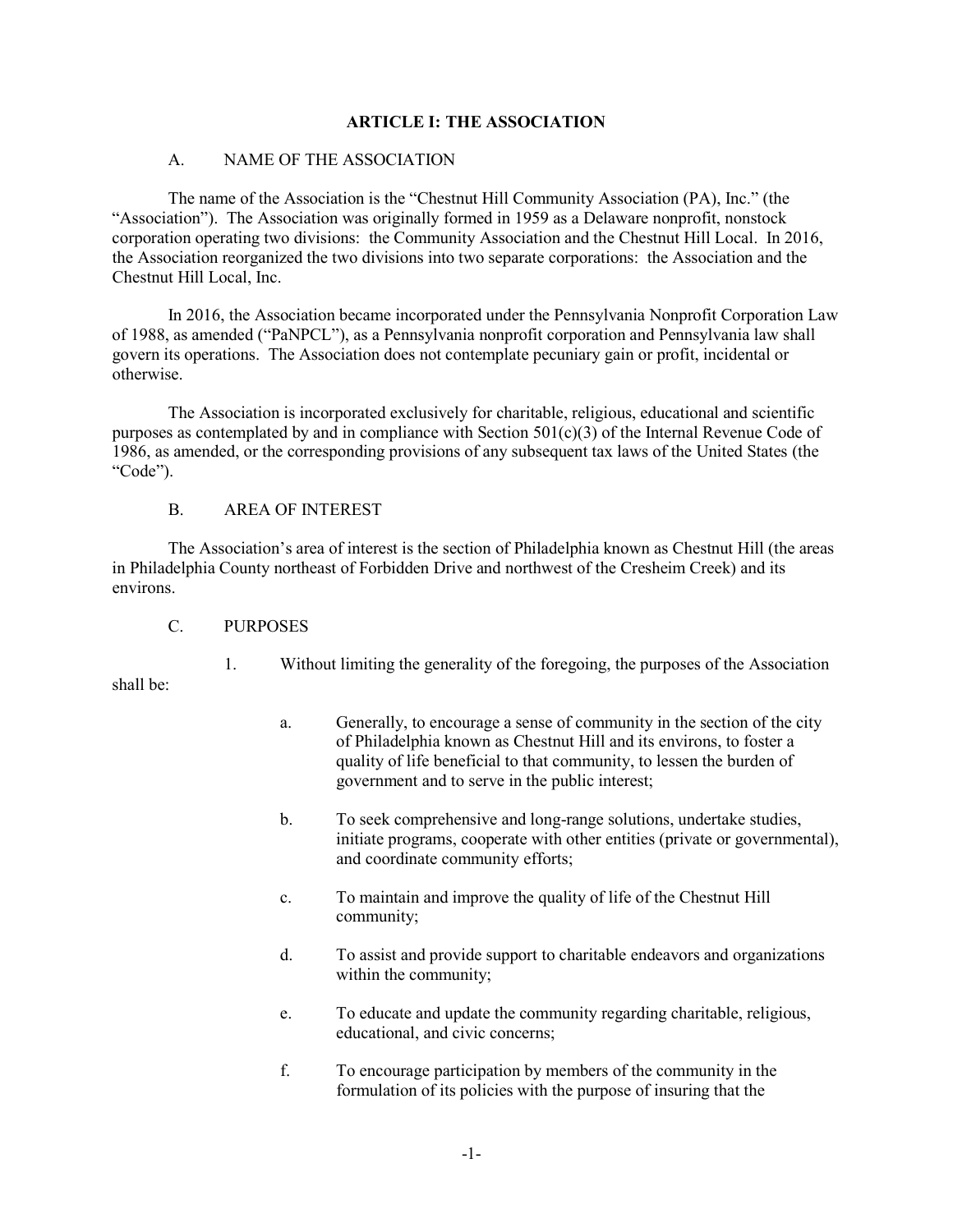Association's activities will be consistent with the expressed wishes of the community, democratically arrived at; and

g. To do all things which may be necessary, appropriate or convenient to the achievement of the foregoing purposes and which may lawfully be done by a nonprofit corporation under and pursuant to the laws of the Commonwealth of Pennsylvania and which are not otherwise prohibited by its Articles of Incorporation or Bylaws.

#### D. FISCAL YEAR

The Fiscal Year of the Association begins on July 1 and ends on June 30 of the following year.

#### E. AFFILIATED ORGANIZATIONS

1. Chestnut Hill Local, Inc.

The Chestnut Hill Local ("Local") is integral to fulfilling the mission of the Association. It is a Delaware non-profit, non-stock corporation. The day-to-day management of the Local shall be conducted as stated in its bylaws.

The Association is the sole voting member of the Local and shall have such reserved corporate powers as are specified in the Local's bylaws. The Local's Board shall issue two reports per year to the Association regarding the status and activities of the Local. The reports shall be presented in person by the President of the Local, or the Local Board's designee, at the Annual and October meetings of the Association's Board.

The Local's Bylaws require specific approval by the Association of the following actions:

- a. *Sale of the Local*. Sale of the Local or substantially all of its assets, including the liquidation or dissolution of the Local, requires the approval of a resolution incorporating the language of the resolution of the Local by three-quarters of the entire Association Board at two successive Regular Meetings of the Board and subsequently by three-quarters of those present at a Meeting of the Members of the Association attended by at least 10 percent of the entire Membership.
- b. *Appointment of Directors of the Local*. The Association, as sole voting member of the Local, appoints the Local's Board of Directors. The appointment of a Director to the Local's Board shall be approved by the majority vote of those Association Directors present at a meeting of the Board called for such purpose.
- c. *Amendment of the Bylaws of the Local*. Amendment of the Local's bylaws requires approval by the majority vote of those Directors present at a meeting of the Association's Board called for such purpose; provided that any proposal to amend, alter, repeal or remove any provision of the Local's bylaws regarding the sale of the Local or substantially all of its assets requires the approval of a resolution by three-quarters of the entire Board at two successive Regular Meetings and subsequently by threequarters of those present at a meeting of the Members attended by at least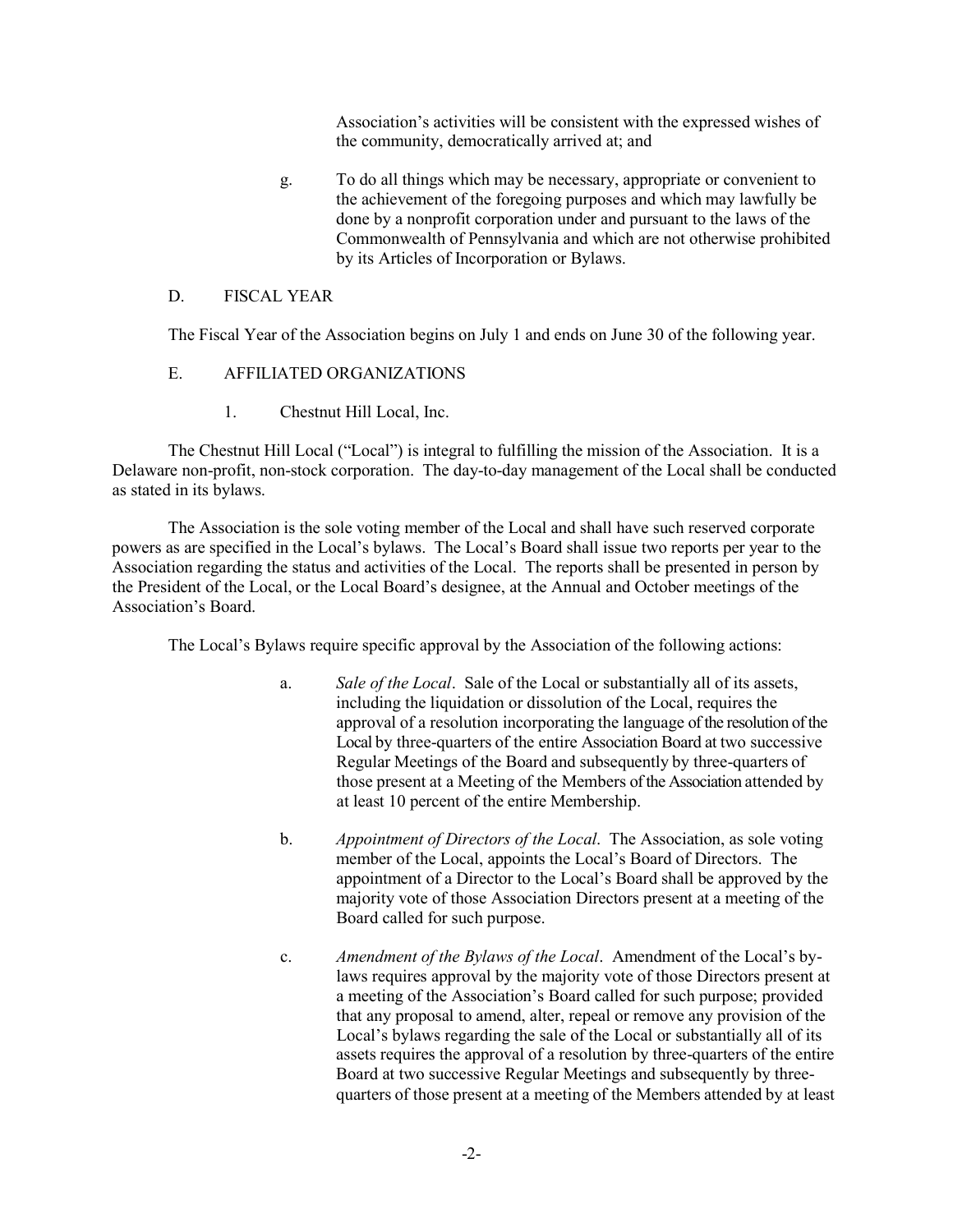10 percent of the entire Membership. Notice of any proposed action to change the Bylaws regarding the sale of the Local or its assets must be published in the Chestnut Hill Local not less than 30 days prior to the meeting of the Members at which such matter is to be considered.

2. Chestnut Hill Community Fund.

The Chestnut Hill Community Fund is a  $501(c)(3)$  trust created by the Association to maintain a permanent endowment for the preservation of the beauty of the community and the quality of life for its members. The Trustees of the Fund are elected by the Association's Board. The Trustees of the Fund issue two reports per year to the Association regarding the status and activities of the Fund. The reports shall be presented in writing by the President of the Fund, or the Trustees' designee, at the Annual and October meetings of the Board.

### F. OFFICES OF THE ASSOCIATION

1. Principal Office

The principal office of the Association in the State of Pennsylvania is Second Floor, 8434 Germantown Avenue, Philadelphia, Pennsylvania. The Board may change the location of the principal office in Pennsylvania to another location in Chestnut Hill.

2. Other Offices

The Association may maintain other offices in the area of Chestnut Hill at the specific direction of the Board of Directors.

# G. CONDUCT OF BUSINESS BY THE ASSOCIATION

- 1. Meetings
	- a. Notice

Except as otherwise provided in these Bylaws, the Association must give public notice of the date, time, location, and agenda of all meetings of the Association, the Board and any standing committees of the Association at least seven days in advance of the meeting. Publication of notice in the Chestnut Hill Local, or a posting on the Association's website with an email notification to all email addresses on record for the Association's Members, shall constitute public notice.

b. Reporting Member and Board Actions

Actions by the Members and the Board of Directors of the Association shall be reported promptly to the public by either publication of the actions in the Chestnut Hill Local or publication of the minutes of the meeting on the Association's website.

2. Funds

Committees and other persons conducting activities in the name of the Association shall promptly remit to the Treasurer all funds received in transacting Association business. The Treasurer keeps proper account of all committee and Association funds.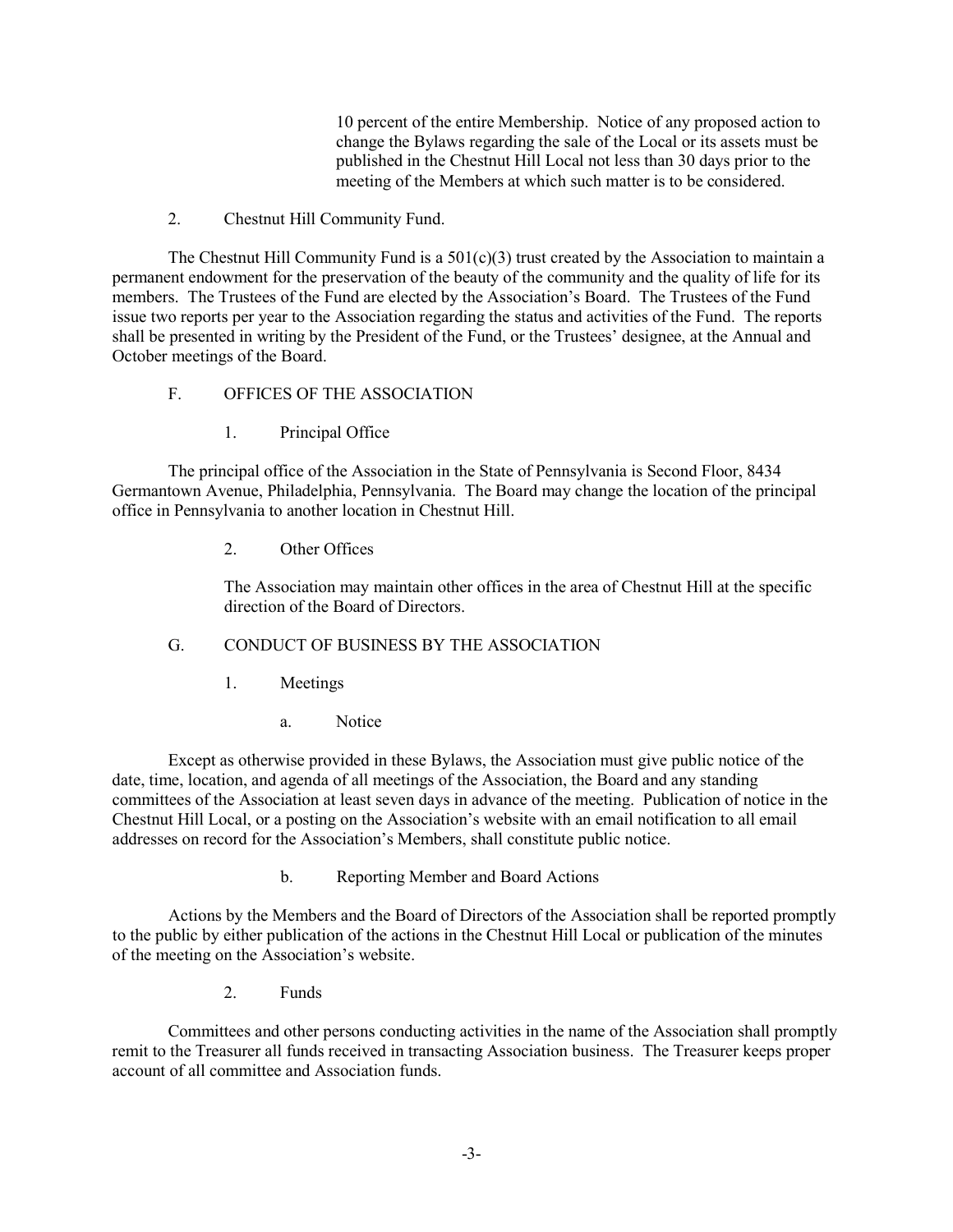3. Public Positions

Unless authorized by the Board, no individual Director, committee or employee may make public statements for the Association. A committee chair or his or her designee may make public statements on the committee's actions.

### 4. Maintenance of Records

The Association shall maintain corporate records of its proceedings, including the Bylaws, a list of Members, a list of the Association's committees and minutes of meetings of the Association and its committees. The records shall be maintained for at least the duration required by law.

### **ARTICLE II: MEMBERSHIP**

### A. ELIGIBILITY

Any individual, non-profit institution, or business interested in the welfare of Chestnut Hill is eligible for membership in the Association. Each member has one vote.

### B. TYPES OF MEMBERS

1. Individual Members

A person 18 years of age or older becomes a Member upon payment of the Annual Assessment. This Assessment entitles every individual residing at the same household, who is 18 years of age or older, to become a Member.

2. Other Members

Organizations and commercial activities including businesses, corporations, partnerships, proprietorships, unincorporated associations, or non-profit institutions become a Member upon payment of the Annual Assessment.

# C. ANNUAL ASSESSMENT

Payment of the Annual Assessment entitles each person, organization, or commercial activity to membership for one year from the date of payment.

### D. MEMBERSHIP LIST

The Association's corporate Secretary maintains a list of current Members. No one shall use the Membership List for other than official business of the Association without prior approval of the Board of Directors.

### E. MEMBERSHIP MEETINGS

1. Annual Meeting of Members

The Association conducts its Annual Meeting of Members during June/July of each year.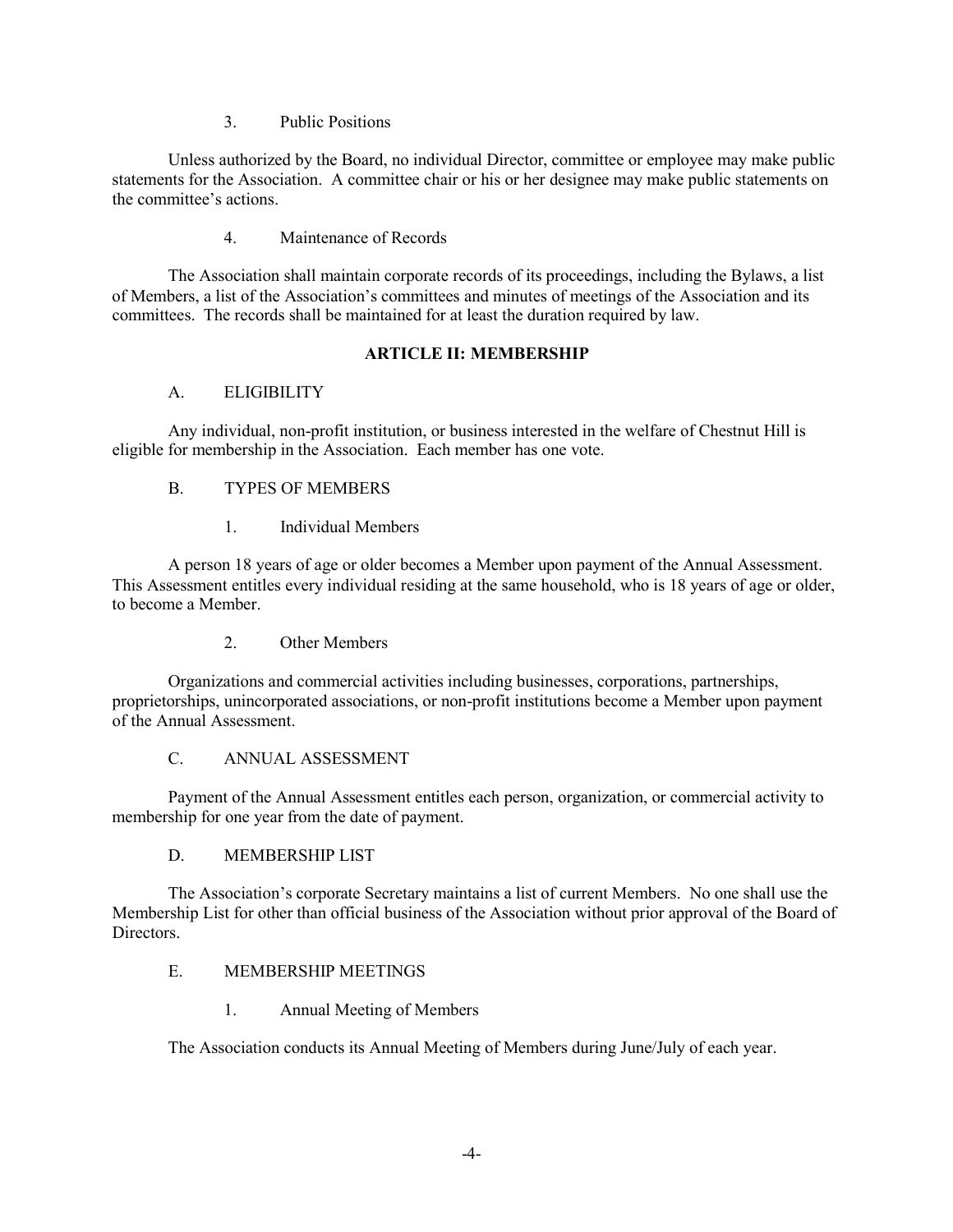2. Special Meeting of Members

The Board of Directors or the Executive Committee may call a Special Meeting of the Members. The President, upon the written request of 100 Members, must call a Special Meeting of Members. The 100 Members must submit their request in writing to the President or Secretary not less than 30 days before the Special Meeting. The written notice states the purpose of the Special Meeting.

3. Notice

The Association shall notify its Members of the location and time of each Meeting of Members, and, in addition, the purposes of Special Meetings. Notice of the Annual Meeting of Members must be provided at least 30 days in advance of the Annual Meeting and shall include the agenda for the meeting and a ballot for any actions scheduled to be presented for a vote at the meeting. Notice of a Special Meeting shall be provided at least 15 days in advance of the Special Meeting and include a ballot for any actions to be presented for a vote at the Special Meeting.

4. Quorum

The number of Members entitled to vote who are present, in person or by ballot, at any Meeting of Members constitutes a quorum for transaction of business.

5. Voting

To be eligible to vote, members must be in good standing on the last day of the month prior to a membership vote. All properly completed ballots received by the Association, or votes cast electronically, if such voting is offered by the Association, in advance of the start of any Annual or Special Meeting shall be accepted and counted. Voting by proxy shall not be permitted. The Judges of Election, in consultation with the Secretary, have sole authority to determine the validity of a ballot.

### **ARTICLE III: DIRECTORS**

### A. GENERALLY

1. Duties and Powers

a. The business and affairs of the Association shall be managed under the direction of the Board of Directors. The Board shall exercise all powers and duties imposed upon the Board by applicable law and these bylaws.

b. The Board of Directors elects the Officers and At-Large members of the Executive Committee at the Organizational Meeting each year.

c. The Board is the governing body of the Association and determines all

policy.

d. Unless the Bylaws state otherwise, the Board determines the purpose, scope, authority, and membership of all committees and approves their respective guidelines.

e. The Executive Committee shall determine the number, duties, powers, and compensation of the Association's employees and report on their actions to the Board of Directors.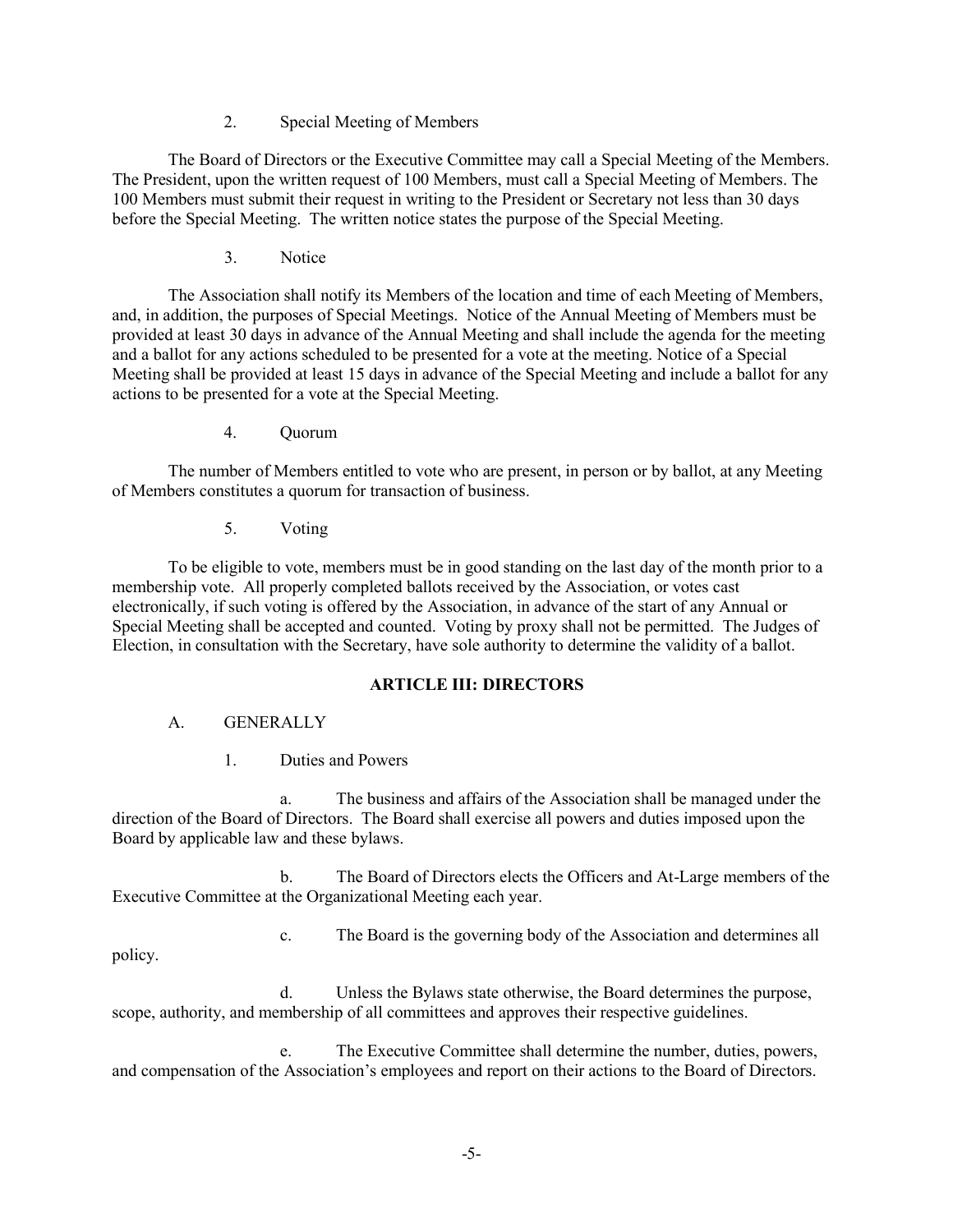f. Members of the Board of Directors are entitled to attend any Association committee meetings held in Executive Session, unless the director has a conflict of interest (as defined by the Association's Conflict of Interest Policy for Directors) relating to the subject matter under discussion.

2. Compensation

Officers and Directors serve without compensation. By resolution adopted by the Board, the Board may reimburse Officers and Directors for reasonable expenses incurred in the performance of their duties on behalf of the Association.

3. Resignation

Any Board member may resign at any time by providing written notice of resignation to the Secretary of the Association.

- 4. Removal
	- a. Cause

The Board, with cause, may remove any Director by a two-thirds vote of the entire Board at any Special or Regular Meeting of the Board.

b. Absences

Any Director who has four absences in the year commencing with the Board's annual Organizational Meeting is automatically removed from the Board.

B. CLASSES OF DIRECTORS

The Board consists of the following classes of Directors:

1. Directors At-Large.

a. Number, Qualifications. There shall be 21 Directors At-Large, with staggering terms. Any individual Member of the Association is eligible to stand for election as a Director At- Large of the Association.

b. Term. Each Director At-Large elected at the Annual Meeting shall be elected for a three year term beginning at the Organizational Meeting of the Board, unless the Director is being elected to fill a vacancy, in which case the director shall be elected for the remaining term of the Director's class. A Director may serve an unlimited number of terms.

c. Nomination. Each candidate must submit the Notice of Nomination to the Executive Director at least 30 days before the Annual Meeting of Members.

d. Election. The Board shall approve and publish election procedures at least 30 days in advance of any election. Any Member of the Association who is a Member on the last day of the month prior to the meeting where the election shall be conducted may vote in the election.

e. Vacancies. In the event of a resignation, removal or death of a Director, the position shall be filled by the next runner-up in the most recent election for the remainder of that year.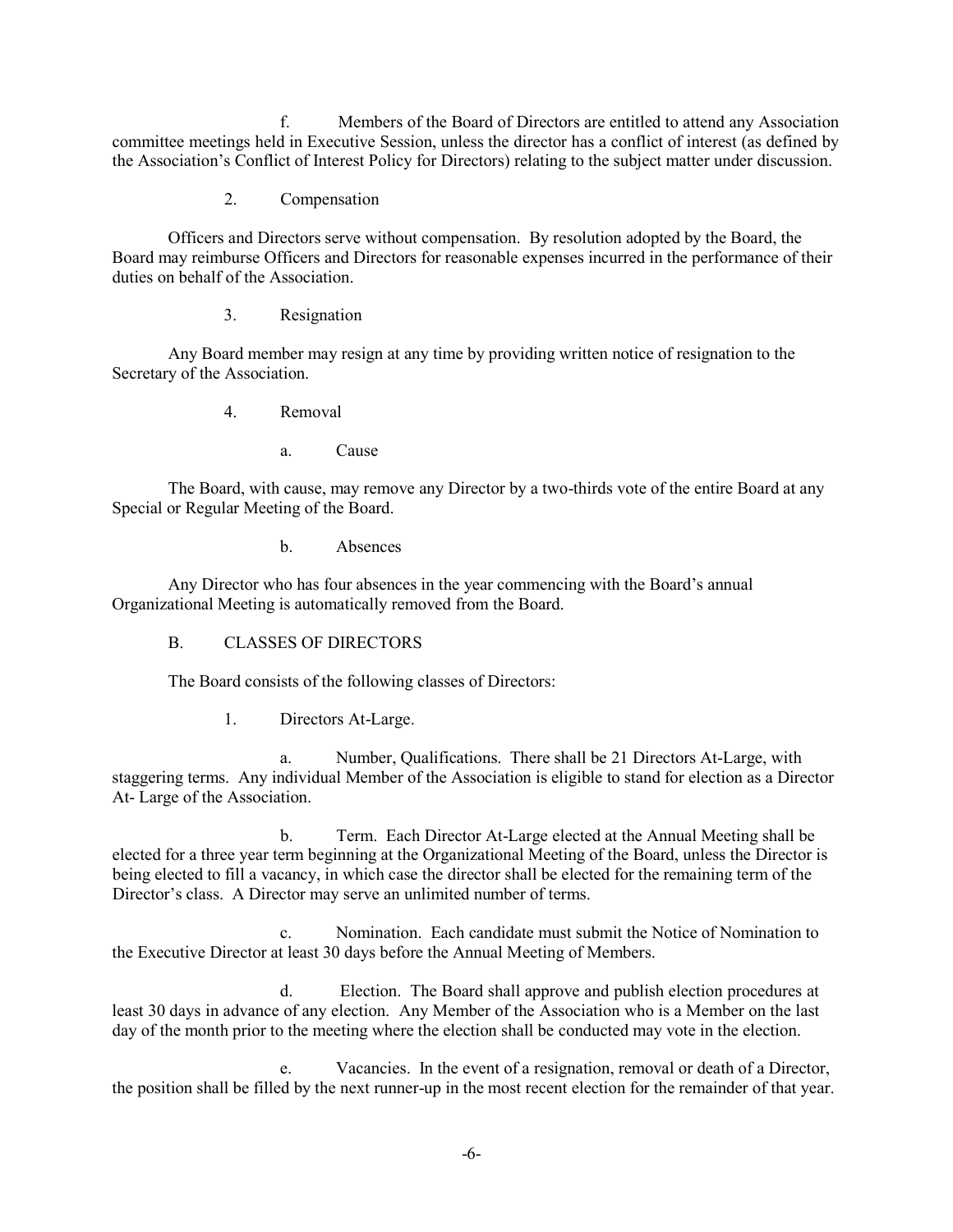f. Expectations. Each Director is required to contribute to the annual appeal, serve on a committee, and buy two tickets (or make a similar in-kind donation) to each of the organization's two major fundraisers, for example - the Annual Black & White Gala and Holiday House Tour.

If the vacancy occurs in the first year, there will be an election for a two-year position in the next election; if the vacancy occurs in the second year, there will be an election for a one-year position at the Election.

2. Appointed Institutional and Interlocking Directors

a. Number. The Board may elect up to three Appointed Institutional/Interlocking Directors ("Appointed Directors") during any fiscal year; there shall be no more than Five Appointed Directors serving on the Board of Directors at any one time. To the extent possible, at least one of the Appointed Directors elected each year shall be from an organization that maintains an interlocking directorship with the Association. An interlocking directorship means that the organization or institution appoints a person to serve as a Director of the Association and the Board of Directors appoints a member of the Association's Board to serve on the organization's Board.

b. Eligibility. The Executive Committee recommends to the Board for approval a list eligible for nomination as Appointed Directors. An Appointed Director must be an officer or director of the represented organization but need not be a Member of the Association if the organization represented is a Member.

c. Nomination. The Board provides the Committee on Governance with a list of eligible organizations 60 days prior to the Annual Meeting. The Committee on Governance selects nominees for Appointed Directors from this list. No organization shall be represented by more than one Appointed Director at any time.

d. Election. The Board elects up to two Appointed Directors each year at the regular meeting of the Board preceding the Annual Meeting.

e. Term. Each Appointed Director serves for two years, beginning at the Organizational Meeting of the Board following the Appointed Director's election to the Board.

f. Vacancies. A replacement within the same organization, may be approved by the Board if a vacancy occurs.

g. Special Circumstances. If an individual serving as an Appointed Director ceases affiliation with the organization, then the organization may appoint a replacement Appointed Director, subject to CHCA Board approval.

h. Expectations. Each Appointed Director is required to contribute to the annual appeal, serve on a committee, and buy two tickets (or make a similar in-kind donation) to each of the organization's two major fundraisers, for example - the Black & White Gala and Holiday House Tour.

- 3. Past President Directors
	- a. Number. There is one Immediate Past President Director.
	- b. Eligibility. The Immediate Past President is the Past President Director.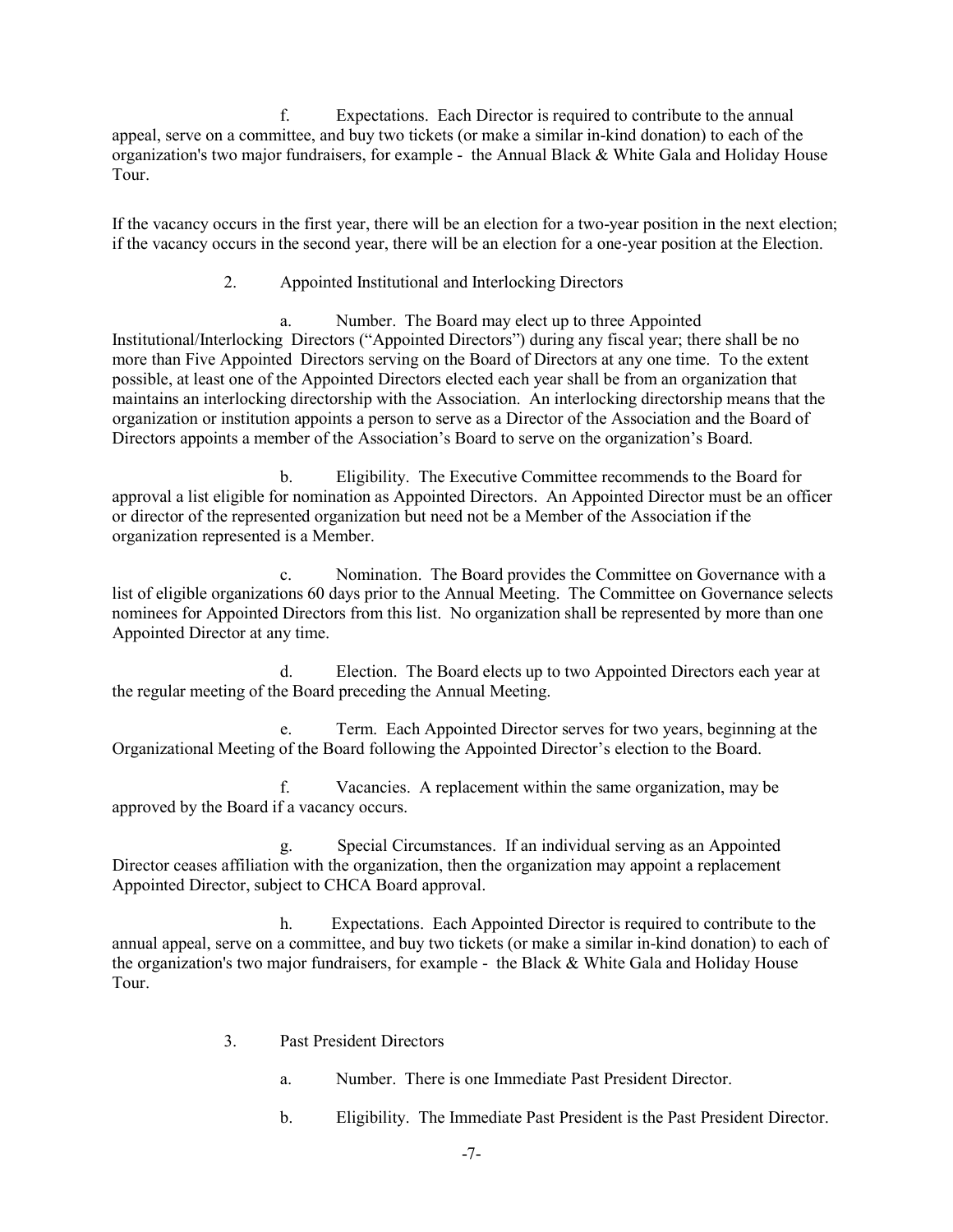c. Vacancies. If the Immediate Past President Director is unable to serve, the position remains vacant.

#### 4. Composition of the Board

At no time may the number of appointed and *ex officio* members of the Board exceed the number of elected At-Large members of the Board. If at any time the number of appointed and *ex officio* members exceeds the number of elected members, the Board must take action to correct the imbalance by replacing At-Large vacancies in accordance with these Bylaws.

#### C. MEETINGS OF THE BOARD

1. Regular Meetings

The Board conducts regular meetings every month, except during the month of December. The first regular meeting of the Board following the Annual Meeting of the Members shall be the annual organizational meeting of the Board.

2. Special Meetings

A Special Meeting of the Board must be held when requested in writing by the Executive Committee or by three Directors. The President or Secretary must receive written notice of a Special Meeting not less than 10 days in advance of the Special Meeting. This Notice must specify the date, time, location, and agenda of the Special Meeting.

3. Quorum of and Action by Directors

Ten elected At-Large Directors constitutes a quorum. Unless a matter requires a vote by Members of the Association, the Board acts by majority vote of the Directors present at any Meeting of the Board. The Board may also act without a meeting by written consent signed by all Directors in office on the date the last consent is signed before, on or after the effective date of the action. The consents shall be filed with the Secretary.

### **ARTICLE IV: OFFICERS**

### A. OFFICERS GENERALLY

The Officers of the Association are a President, three Vice Presidents (Vice President - Operational Division, Vice President - Physical Division, Vice President - Social Division), Treasurer, and Secretary.

- 1. Power and Duties
	- a. Powers and Duties Generally

These Bylaws and resolutions of the Board define the powers and duties of the Officers. The Association does not compensate Officers for their services.

b. Emergency Powers

If an emergency requires that the Association act before the next meeting of the Board of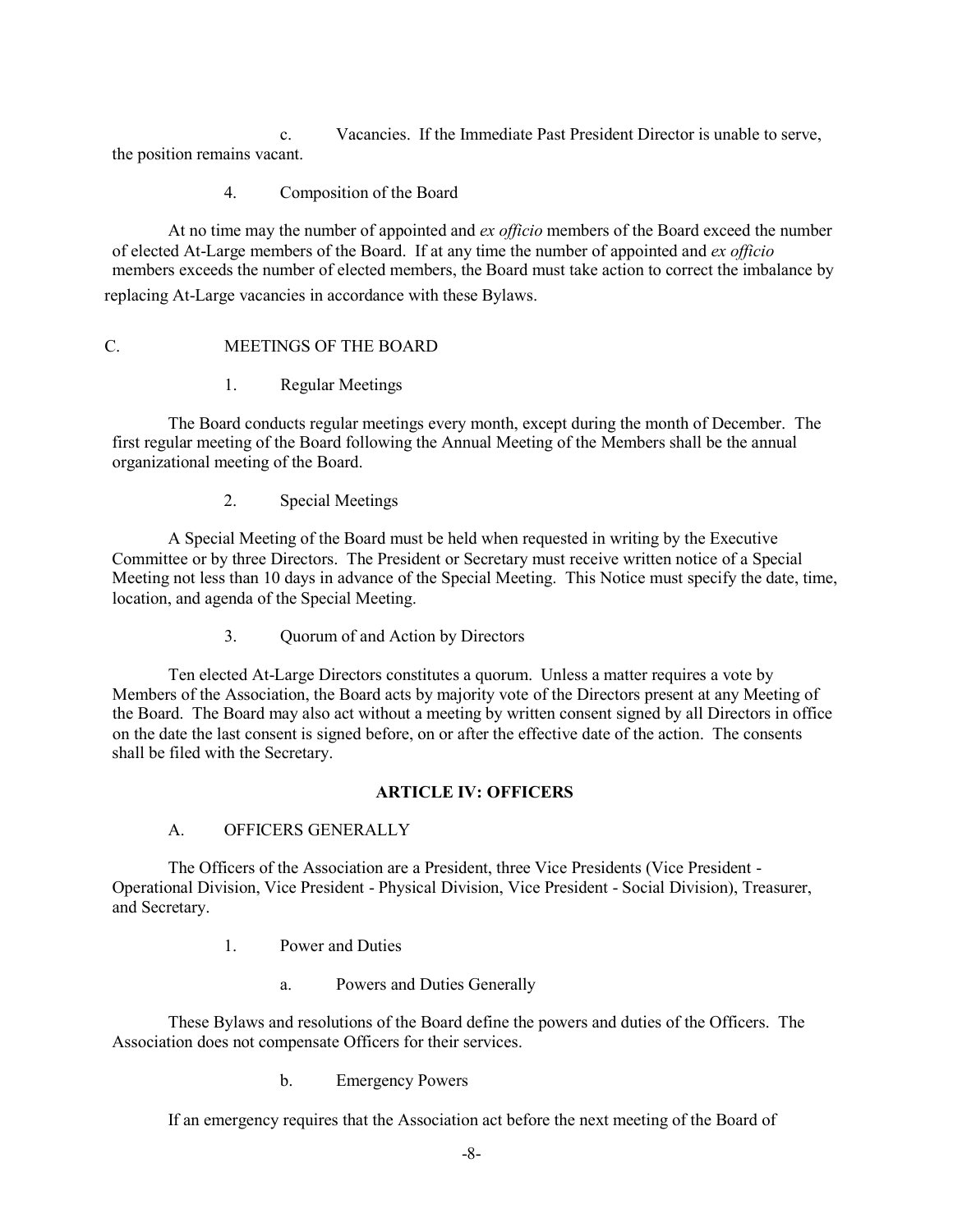Directors or of the Executive Committee, a majority vote of the Officers of the Association may exercise the powers of the Board. The President must report such action at the next meeting of the Board. A situation involving risk to life, mandated action by law, or risk of damage to property is an emergency.

2. Eligibility

All Officers of the Association, except the Treasurer, must be members of the Board and must have one year of Board service prior to the election. The Treasurer must be a member of the Association.

> 3. Committee on Governance a. Purpose

The Committee on Governance is responsible for nominations of officers and the Executive Committee members for election by the Board of Directors, maintaining the Bylaws and Board orientation and governance education activities. It is required to meet at least once every year or more at the call of the President.

b. Nominating Function

The Committee on Governance nominates candidates for election as Officers of the Association. The committee submits its nominations to the Board at least 10 days before the Annual Organizational Meeting.

c. Bylaws and Board Education

The Committee on Governance is responsible for maintenance of the bylaws and providing the Board with director orientation and governance education assistance.

4. Election

The Board of Directors elects the President, the three Vice Presidents, the Secretary, and the Treasurer at its Annual Organizational Meeting.

Committee on Governance nominations shall be provided to all Directors at least 10 days before the Annual Organizational Meeting. Any Director may nominate an eligible candidate for an officer position by submitting to the Secretary a written nomination and an agreement to serve, signed by the nominee, not less than four days before the Annual Organizational Meeting.

5. Term

Officers hold office until the Board elects their successors at the next Annual Organizational Meeting of the Board, unless otherwise noted. Excluding the President, any Officer who is simultaneously a Board member, may serve as a Board Officer (i.e. VP of Physical, Operations, Social, divisions; Treasurer and Secretary) until such time as they resign, are not re-elected annually or are removed from the Board. A one-year break is not required for a Treasurer who is not a Board member.

The President is elected for an initial term of two years and is eligible to serve two consecutive one-year terms.

6. Resignation

Any Officer may resign at any time by submitting a written resignation to the Secretary or to the President of the Association.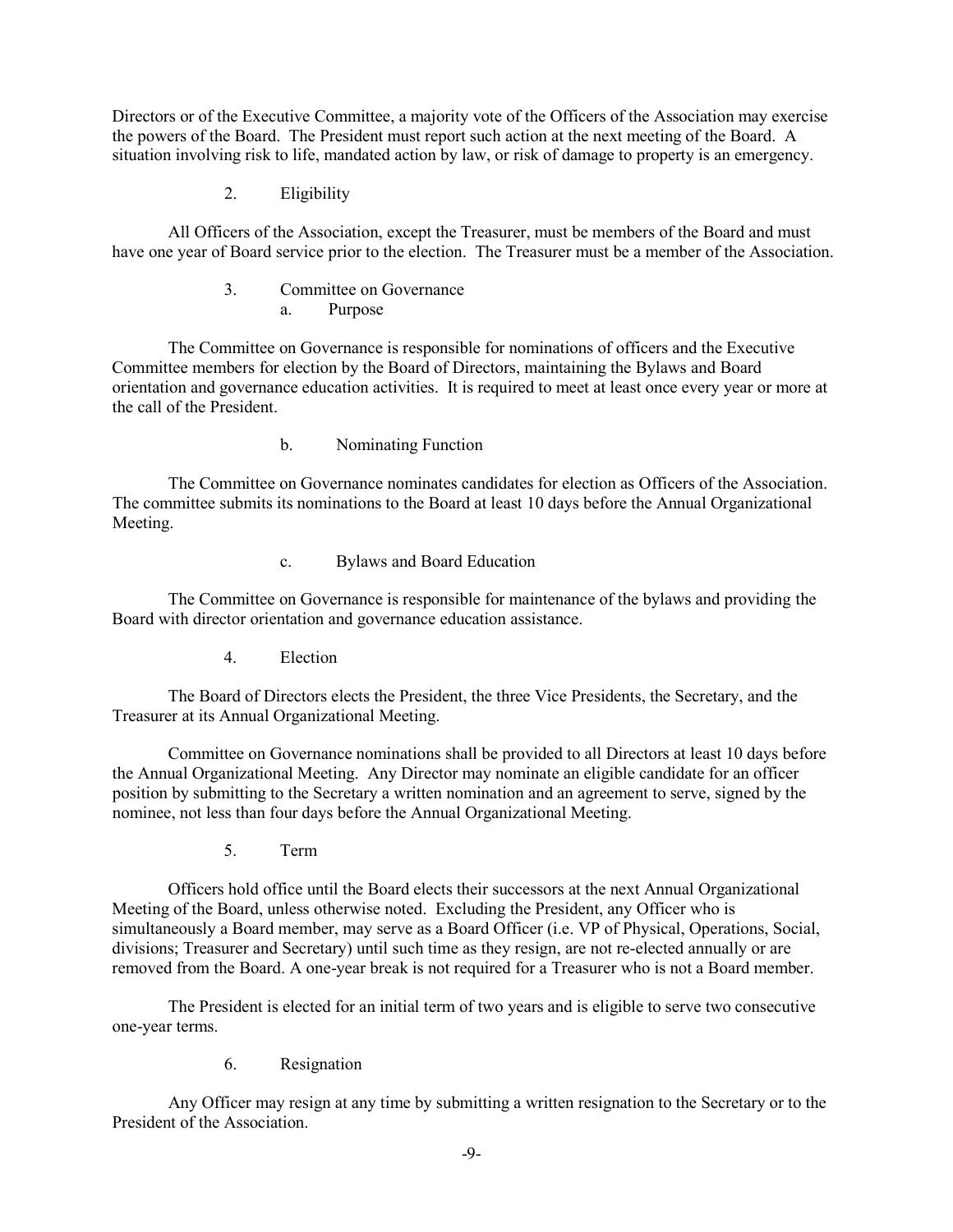### 7. Removal

The Board, with cause, may remove any Officer, as an Officer, by a two-thirds vote of the entire Board at any Special or Regular Meeting of the Board.

8. Vacancies

If a vacancy occurs in the office of President, any Vice President, Secretary, or Treasurer, the Board shall elect a replacement by majority vote of those members present at any Meeting of the Board. The Committee on Governance may nominate a Director to replace the vacancy created by the resignation, removal or death of the officer.

# B. OFFICERS SPECIFICALLY

- 1. President
	- a. Duties

The President is the chair of the Board of Directors and presides at all Meetings of Members, of the Board, and of the Executive Committee. The President is an ex officio member of all committees except the Committee on Governance.

b. Presiding

In the absence of the President, the Vice President – Operational Division presides at all meetings of the members, of the Board of Directors, and of the Executive Committee. In the absence of the President and the Vice President – Operational Division, the Vice President – Physical Division presides. In the absence of the President, the Vice President – Operational Division, and the Vice President – Physical Division, the Vice President – Social Division presides.

2. Vice President - Operational Division

The Vice President - Operational Division oversees the committees established from time to time to deal with the operational and administrative functions of the Association, and ensures that all proper processes, as outlined in the Bylaws, are observed by committee chairs in the Operational Division.

The Vice President and the Committee on Governance act together to ensure that all proper nomination, election, and voting processes are observed for the Annual Meeting of Members and any Special Meeting of Members.

3. Vice President - Physical Division

The Vice President - Physical Division oversees the committees that are concerned with the physical aspects of the Association and the community at large and ensures that all proper processes, as outlined in the Bylaws, are observed by committee chairs in the Physical Division.

4. Vice President - Social Division

The Vice President - Social Division oversees the committees that are concerned with the social aspects of the Association and ensures that all proper processes, as outlined in the Bylaws, are observed by committee chairs in the Social Division.

5. Treasurer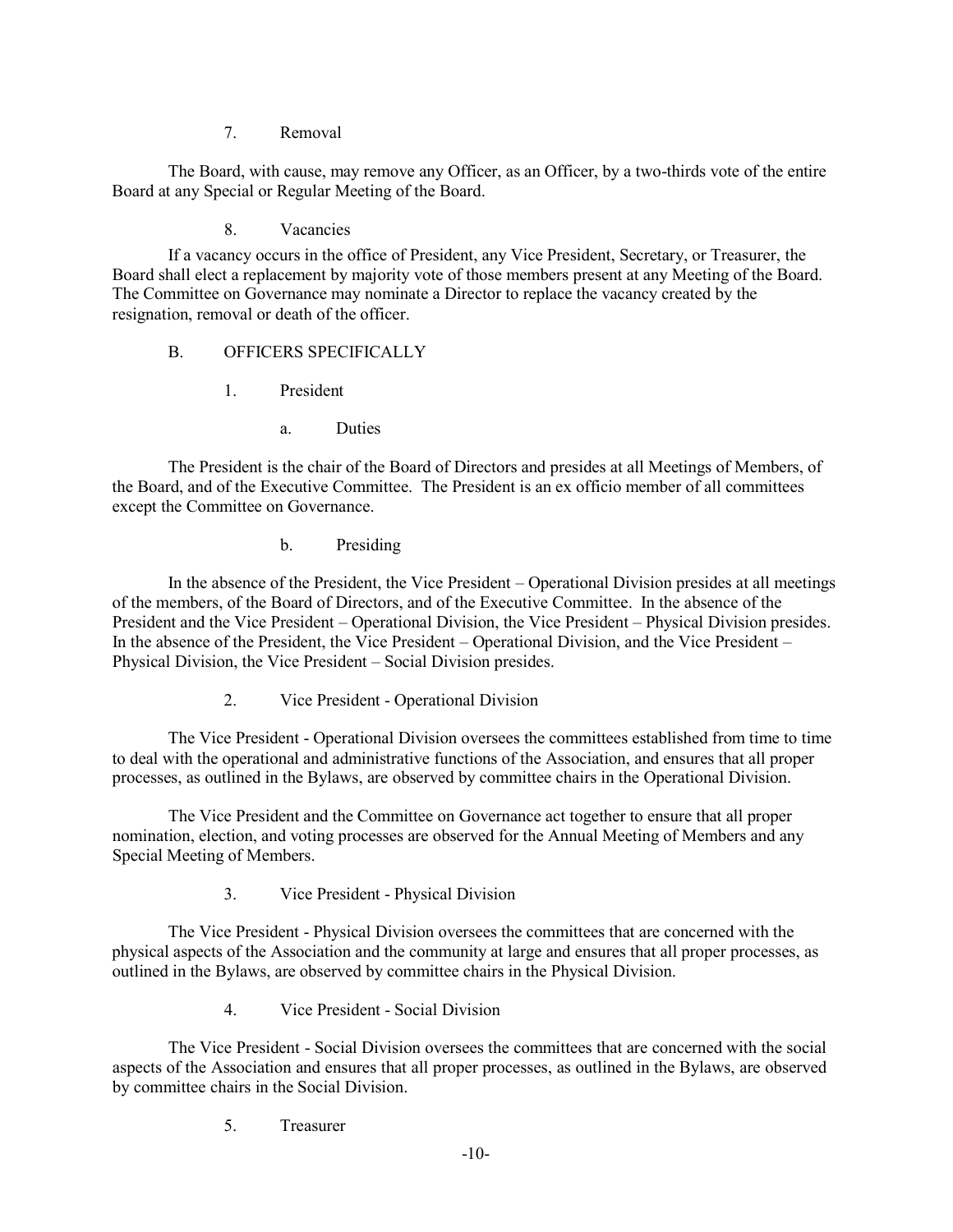The Treasurer receives, has custody of, and disburses all funds and securities of the Association. The Treasurer keeps the Association's accounts and makes such reports as the Board or President requires. The Treasurer arranges for the deposit of all Association funds in one or more accounts in the

name of the Association in such bank or banks as the Board or Executive Committee designates. The Treasurer serves as chairperson of the Budget and Finance Committee.

6. Secretary

The Secretary gives or provides for notice as required in these Bylaws and oversees the maintenance of proper records. The Secretary monitors the recording of the proceedings of the Association and maintenance of correspondence and records, including a membership list and a list of the Association's committees, their members, and their purposes.

#### **ARTICLE V: COMMITTEES**

#### A. COMMITTEES GENERALLY

1. Authority of Committees

Unless the Bylaws state otherwise, the Board determines the purpose, scope, authority, and membership of all committees and approves their respective guidelines and charters. No committee other than a Board Committee may have the authority to act on behalf of the Association and Board Committees may only act on behalf of the Association as stated in these Bylaws or in a resolution of the Board of Directors.

2. Board Committees

Board Committees are composed of only members of the Board of Directors. The Executive Committee is a standing committee of the Board.

3. Other Committees

The President, with the approval of the Board, or the Board itself, may establish other advisory committees, standing or ad hoc.

- 4. Committee Procedures
	- a. Appointment and Qualifications.

Unless the Bylaws state otherwise, the President appoints, with Board approval, any person to serve on any committee, as well as the chairpersons of each committee. Each member of a committee shall be a member of the Association.

b. List of Committees

The Secretary maintains a list of all committees, the members of each, and the date of each member's appointment.

b. Term

Unless the Bylaws state otherwise, committee members serve from date of appointment until the next Annual Organizational Meeting or until the President appoints and the Board approves a successor.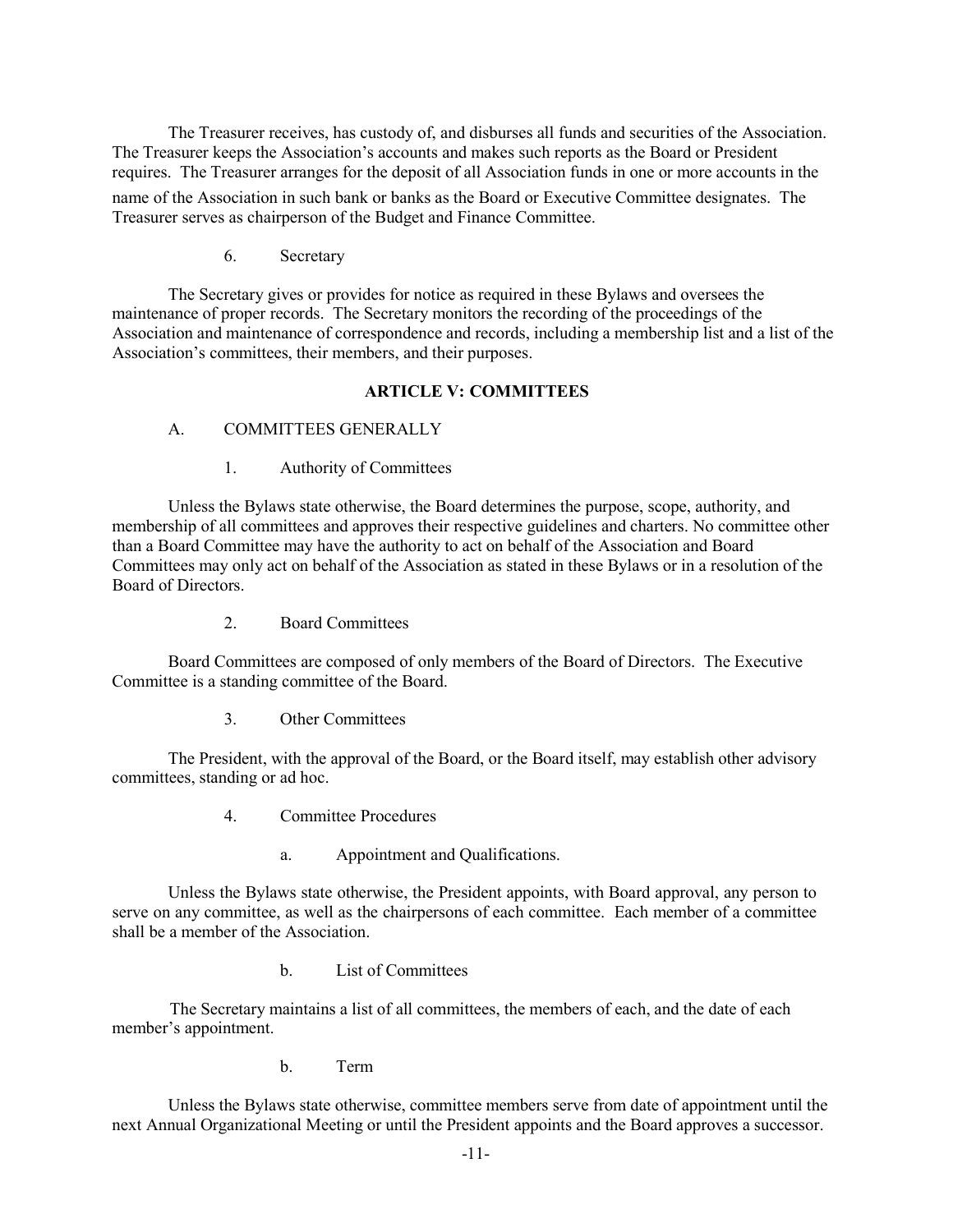c. Vacancies

Unless the Bylaws state otherwise, provisions that govern appointment to a committee also govern appointments to vacated committee memberships.

d. Removal

Unless the Bylaws state otherwise, the Board may remove any committee member or chairperson with cause, by a two-thirds vote of the entire Board at any Special or Regular Meeting of the Board.

# B. STANDING BOARD COMMITTEES

- 1. Executive Committee
	- a. Purpose and Duties

The Executive Committee reviews matters related to the Association and recommends actions to the Board. The Executive Committee exercises all powers of the Board when authorized by the Board to do so; has the authority to act for the Board in those months when the Board does not meet or in emergency situations when the Board cannot meet; approves public positions to be taken in the name of the Association; reviews the job performance of the Association's managers at least once each year; and reports its actions and recommendations to the Board at the next Regular Meeting of the Board. The Executive Committee may take action by a written consent signed by all of its members. There will be no regular meetings in December.

b. Membership

The Executive Committee consists of seven *ex officio* members and three At-Large members. The *ex officio* members are: the President, the Immediate Past President, the three Vice Presidents, the Secretary, and the Treasurer. The At-Large members of the Executive Committee are members of the Board of Directors.

c. Election /Appointment and Timing

The Board elects by ballot the three At-Large members at the Annual Organizational Meeting of the Board following the election of the President, the Secretary, the three Vice Presidents, and the Treasurer.

d. Procedure

The Committee on Governance presents nominees for At-Large members of the Executive Committee to the Board. Any member of the Board may also present nominees by written notice (including the nominee's intent and willingness to serve if elected) to the Secretary not less than four days before the Annual Organizational Meeting.

e. Tie Votes

If a tie vote occurs for the vacancy requiring the least number of votes for election, the Board conducts an immediate run-off election among those persons receiving the same number of votes. If a tie vote then results, all persons then tied serve for a one-year term.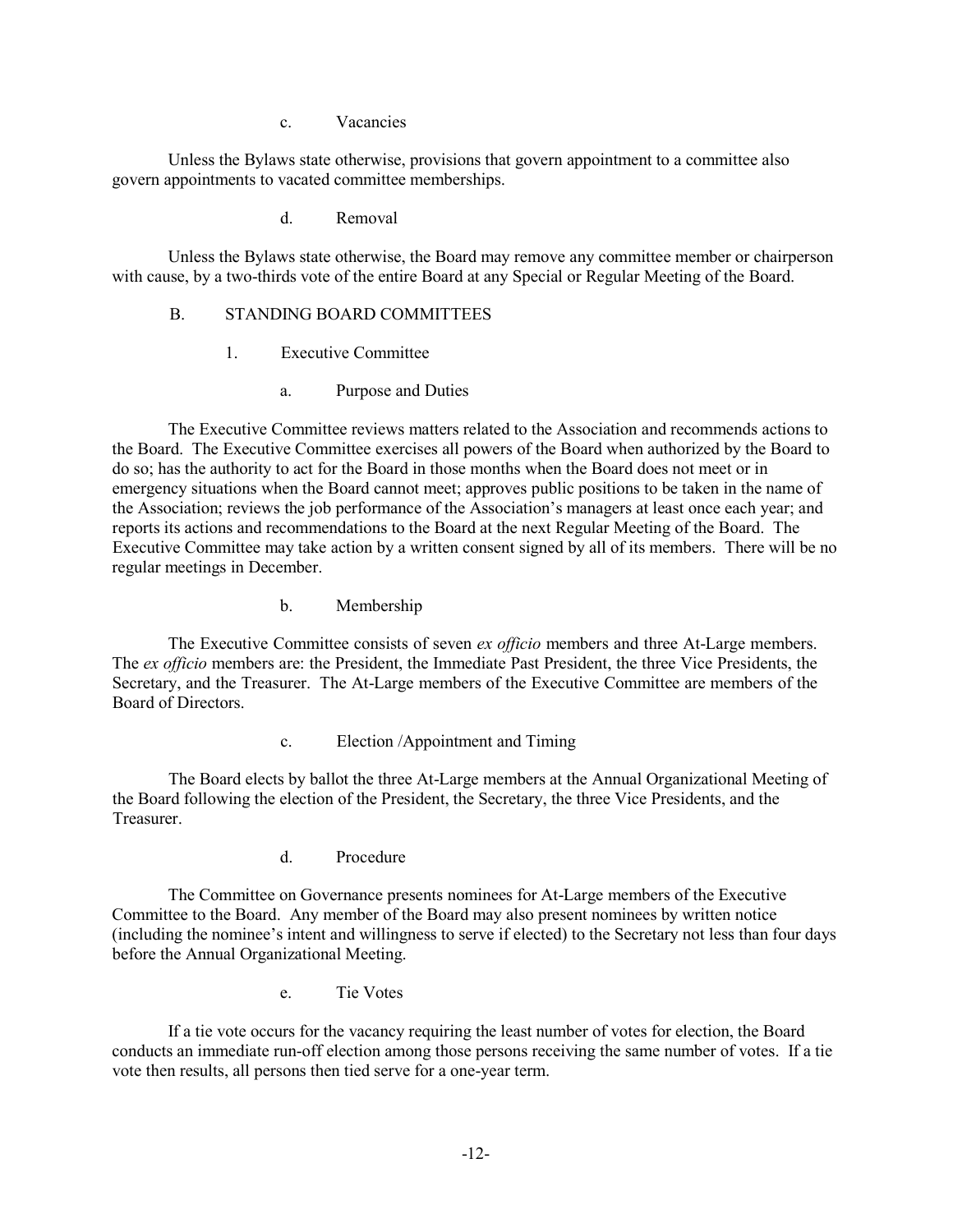f. Eligibility

All nominees must be members of the Board of Directors.

g. Term

At-Large members of the Executive Committee serve for one year or until the Board elects successors at the next Annual Organizational Meeting of the Board. Ex officio members serve for their terms of Office.

h. Resignation

Any At-Large member of the Executive Committee may resign by written notice given to the Secretary. Ex officio members resign from the Executive Committee by resignation from their office.

i. Removal

The Board, with cause, may remove any At-Large members of the Executive Committee by a two-thirds vote of the Board members present at any Regular or Special Meeting of the Board.

j. Vacancies

(i) At-Large Memberships. The Board fills vacancies among At-Large members of the Executive Committee by majority vote of the Board.

(ii) Past President Membership. If the Immediate Past President membership becomes vacant due to death, resignation from the Association, departure from the Area or other reason, then the position remains unfilled for the remainder of the term.

k. Meetings

The President determines the times and places of the Executive Committee's meetings. Two members of the Executive Committee may submit a signed statement, addressed to the President, requiring the President to call a meeting of the Executive Committee at a time and location stated.

# C. STANDING ADVISORY COMMITTEES

Standing Advisory Committees may be established by the Board. The membership of any Standing Advisory Committee may consist of Directors and Members of the Association.

- 1. Committee on Governance
	- a. Purpose and Duties

The Committee on Governance reviews matters related to bylaws, serves as the nominating committee for the Association and oversees the Board's orientation and governance education. The Committee on Governance makes nominations for the officers of the Association, Executive Committee At-Large members, and Appointed Directors. The Committee on Governance reviews any recommendations for amendments to the bylaws or other governance documents of the Association and makes recommendations to the Board on any such matters. The Committee on Governance meets at least once a year. For each Annual Meeting of Members and any special meeting of members, the Committee on Governance shall appoint an ad hoc advisory committee of independent directors, former directors and current members of the Association to serve as the Election and Voting Procedures Committee for such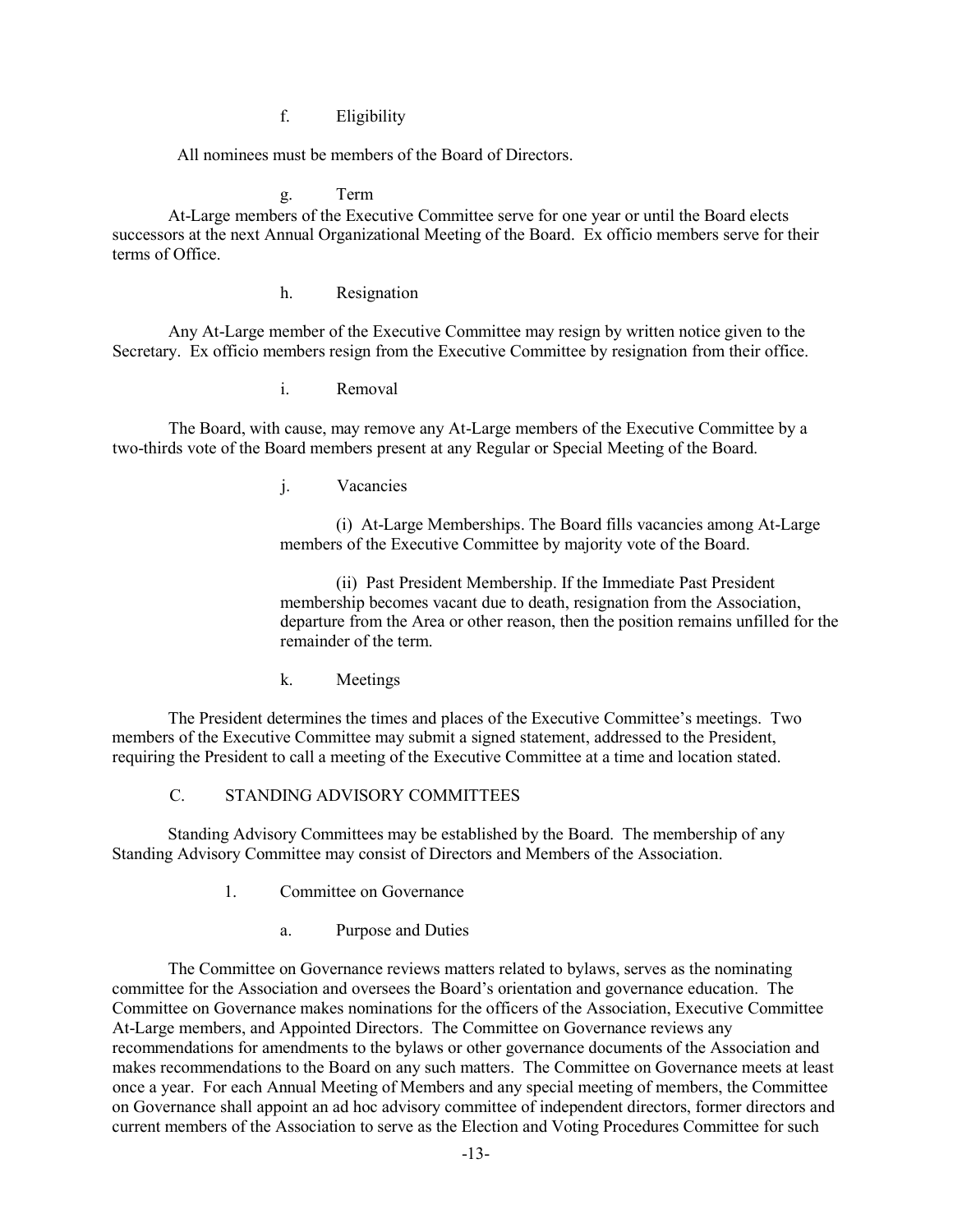meeting. The Election and Voting Procedures Committee and the Vice President of Operations act together to ensure that all proper elections and voting processes are observed. The Committee shall make recommendations to the Committee on Governance for any improvements or modifications to the election and voting processes. The Committee of Governance shall submit any substantive changes to the process to the Board for approval in advance of the next annual meeting.

b. Membership and Eligibility

The membership shall consist of the Immediate Past President, the Vice President Administration and up to five other individuals elected by the Board of Directors. To the extent possible, the Board shall elect Committee members for staggered terms.

The President shall nominate the members of the Committee on Governance for election by the Board. All nominees must be members of the CHCA Board of Directors, past CHCA Board members, or current or past CHCF Trustees/CHL Board of Directors.

The Immediate Past President shall serve as the Chair of the Committee. In the event of a vacancy of the position of Immediate Past President, the President shall appoint another member of the Committee to serve in the position. The Chair of the Committee must be a current member of the Board of Directors.

c. Term

Members serve for three years or until the Board elects a successor.

d. Conflicts of Interest

Members must excuse themselves when conflicts of interest arise during the nominations function but may return when that effort has concluded with a board vote.

- 2. Budget and Finance Committee
	- a. Purpose and Duties

The Budget and Finance Committee recommends, reviews, and on an ongoing basis monitors the budget of the Association. The Budget and Finance Committee meets monthly to monitor the budgetary operations and the financial health of the Association and reports monthly on those matters to the Board.

b. Membership

The Treasurer serves as chairperson of the Budget and Finance Committee. The Treasurer, with Board approval, appoints members of the Budget and Finance Committee.

- 3. Development Review Committee
	- a. Purpose and Duties

The purpose of this committee is to review all development projects in Chestnut Hill, utilizing the assistance and guidance of all available resources in the community, including committees and affiliated organizations of the CHCA; and to make a report and recommendation to the Board of Directors of the CHCA with respect to each such project.

b. Membership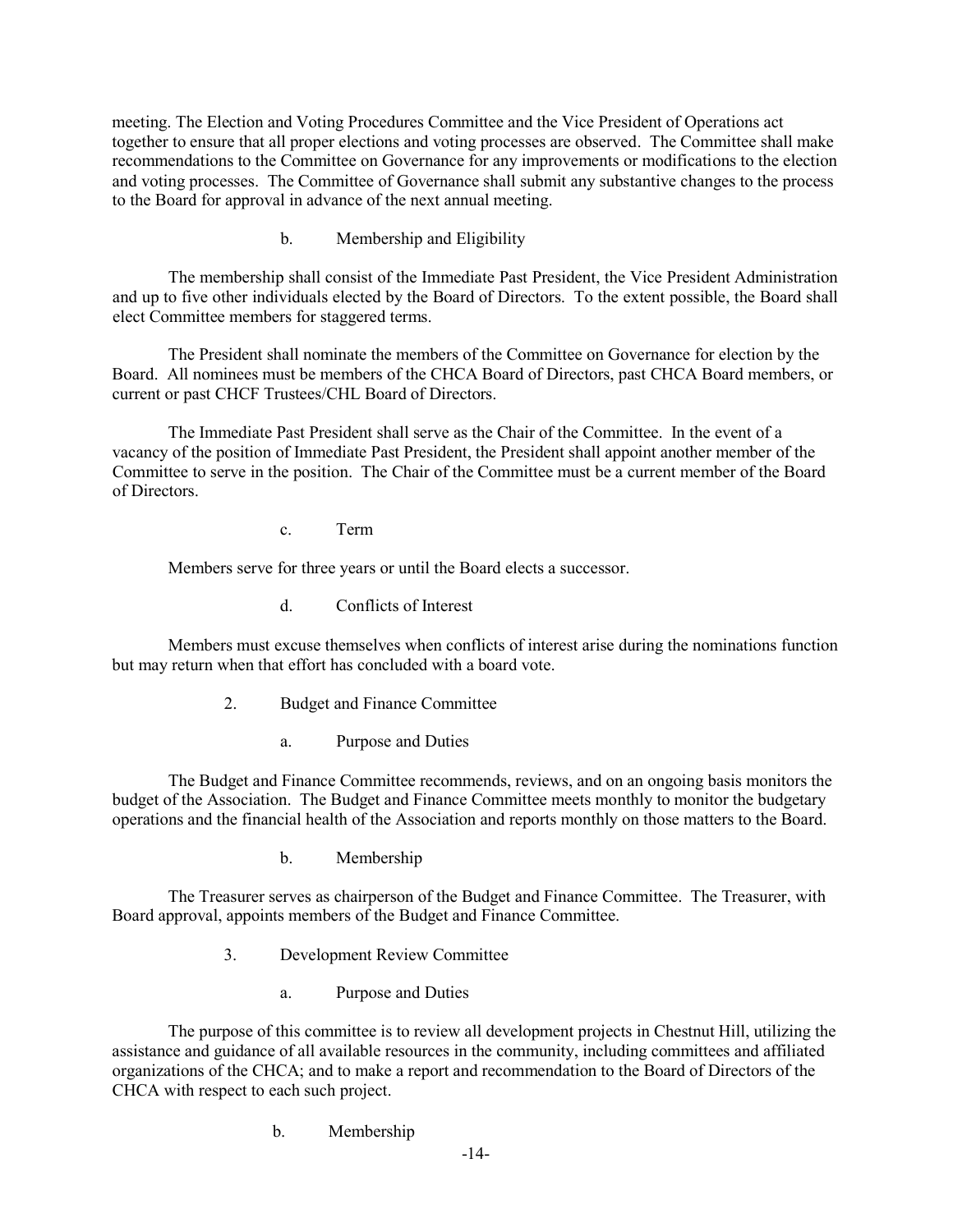Membership shall be set forth in the DRC Guidelines approved by the CHCA Board of Directors.

- 4. Land Use Planning and Zoning Committee
	- a. Purpose and Duties

The Land Use Planning and Zoning Committee (LUPZC) reviews all problems affecting land use within the community and, within the parameters of the Development Review Committee, makes recommendations for action by the Board of Directors.

b. Membership

The LUPZ Committee consists of up to 12 members.

5. Streetscape Committee

a. Purpose and Duties

The Streetscape Committee reviews matters affecting the appearance of the community and makes recommendations for Board action.

b. Membership.

The Streetscape Committee consists of at least 3 members.

- 6. Membership Committee
	- a. Purpose and Duties

The Membership Committee seeks to maintain and increase the membership of the Association.

b. Membership

Any member in good standing can be a member of the membership committee. The chairperson should reside in the Association's area of interest.

### **ARTICLE VI: CONFLICT OF INTEREST**

#### A. GENERALLY

Any Director, Officer, employee, or any member of any committee of the Association who has any special pecuniary interest, direct or indirect, in any matter under consideration by the Association, or upon which the Association is taking action, shall make disclosure of such interest in writing or orally at the next meeting of the Board, and shall not participate in or vote upon any action taken by the Association with respect to such matters, provided, however that a Director, Officer, employee, or committee member shall not be deemed to have an interest for the purpose of this provision solely by reason of: a) the ownership or occupancy of residential property owned or leased by such person or any member of such person's immediate family, b) the ownership of a business property, or c) employment in a business establishment in Chestnut Hill. No employee of the Association shall be a Director or Officer of the Association.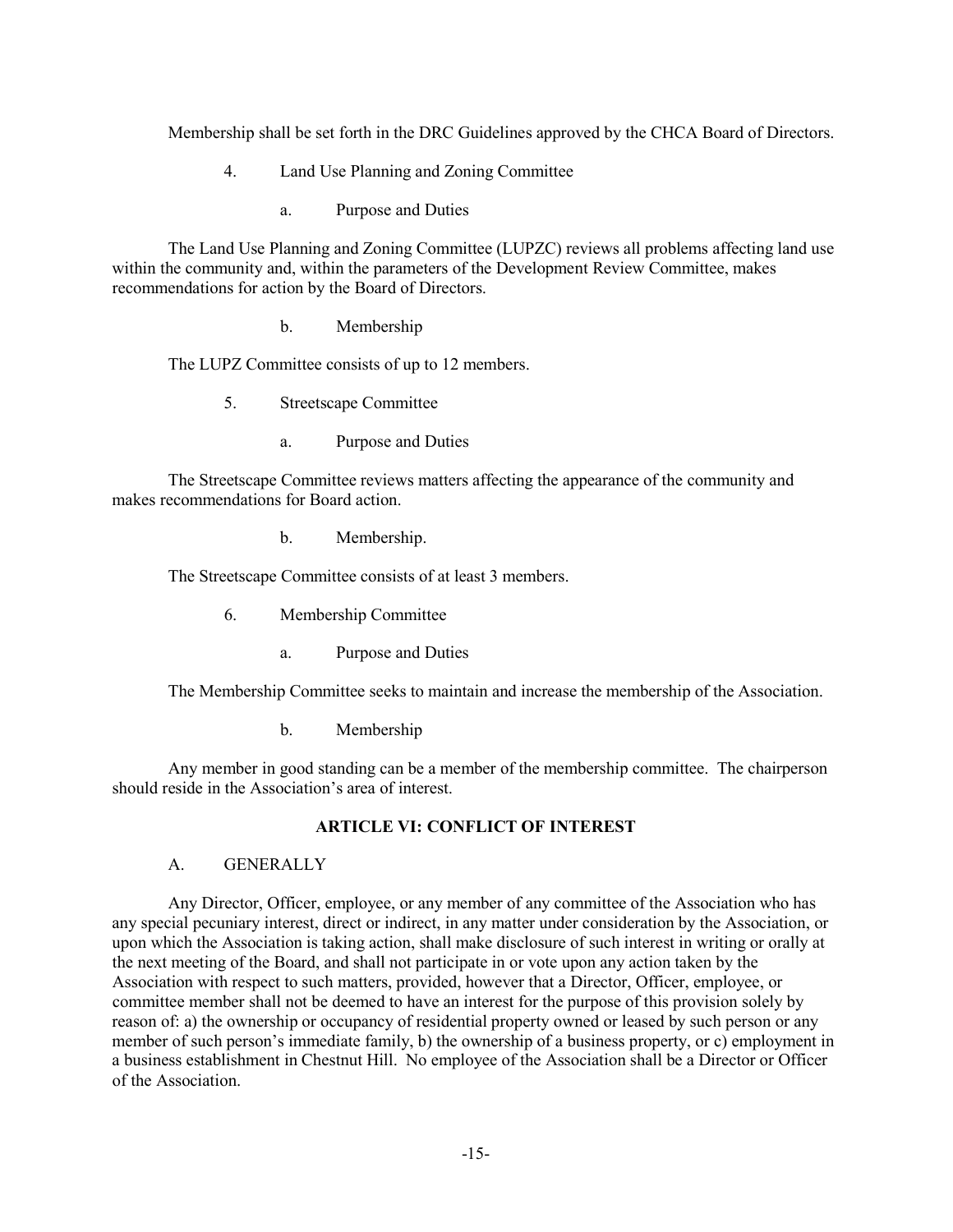#### B. EMPLOYEES OF THE ASSOCIATION

No employee of the Association may be a Director or Officer of the Association. Unless the Bylaws state otherwise, no employee of the Association may serve on any committee of the Association.

### **ARTICLE VII: LIMITATION OF LIABILITY AND INDEMNIFICATION**

### A. LIMITATION OF LIABILITY

1. No person who is or was a Director of this Association shall be personally liable for monetary damages for any action taken, or any failure to take any action, as a Director unless:

- a. the Director has breached or failed to perform the duties of her or his office as set forth in appropriate sections of the PaNPCL; and
- b. the breach or failure to perform constitutes self-dealing, willful misconduct or recklessness.
- 2. This provision of the Bylaws shall not apply to:
	- a. the responsibility or liability of a Director pursuant to any criminal statute;
	- b. the liability of a Director for the payment of taxes pursuant to local, state or federal law.

3. If the PaNPCL hereafter is amended to authorize the further elimination or limitation of the liability of Directors, then the liability of a Director of the Association, in addition to the limitation on personal liability provided herein, shall be limited to the fullest extent permitted by the amended PaNPCL.

### B. THIRD-PARTY ACTIONS

The Association shall indemnify any person who was or is a party or is threatened to be made a party to any threatened, pending or completed action or proceeding, whether civil, criminal, administrative or investigative (other than an action by or in the right of the Association), by reason of the fact that such person is or was a representative of the Association, or is or was serving at the request of the Association as a representative of another domestic or foreign corporation for profit or not-for-profit, partnership, joint venture, trust or other enterprise, against expenses (including attorneys' fees), judgments, fines and amounts paid in settlement actually and reasonably incurred by such person in connection with the action or proceeding if such person acted in good faith and in a manner he or she reasonably believed to be in, or not opposed to, the best interests of the Association and, with respect to any criminal proceeding, had no reasonable cause to believe his or her conduct was unlawful. The termination of any action or proceeding by judgment, order, settlement or conviction or upon a plea of nolo contendere or its equivalent shall not of itself create a presumption that the person did not act in good faith and in a manner that he or she reasonably believed to be in, or not opposed to, the best interests of the Association and, with respect to any criminal proceeding, had reasonable cause to believe that his or her conduct was unlawful.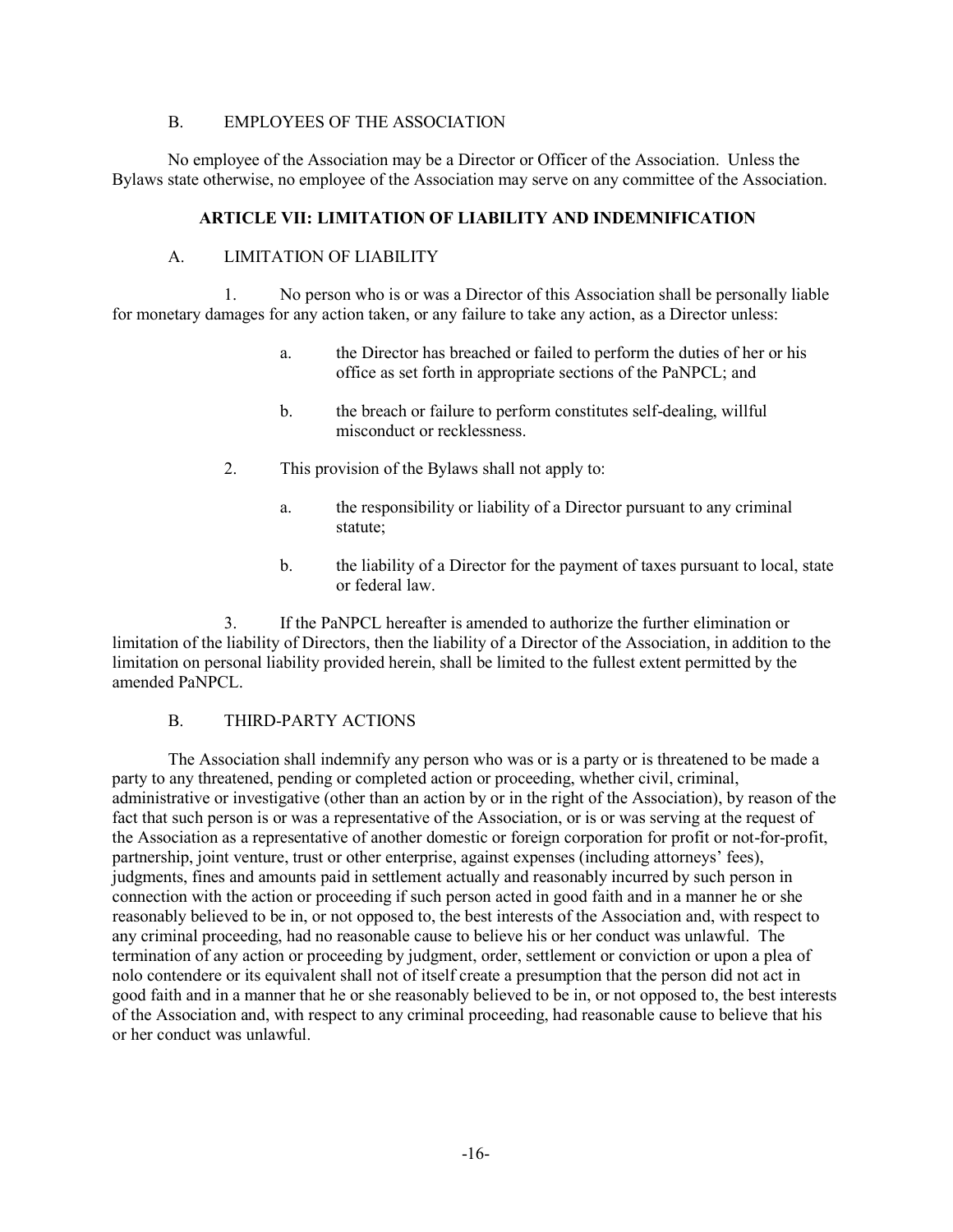# C. DERIVATIVE AND CORPORATE ACTIONS

The Association shall indemnify any person who was or is a party, or is threatened to be made a party, to any threatened, pending or completed action by or in the right of the Association to procure a judgment in its favor by reason of the fact that he is or was a representative of the Association or is or was serving at the request of the Association as a representative of another domestic or foreign corporation for profit or not-for-profit, partnership, joint venture, trust or other enterprise, against expenses (including attorneys' fees) actually and reasonably incurred by him in connection with the defense or settlement of the action if he acted in good faith and in a manner he reasonably believed to be in, or not opposed to, the best interests of the Association. Indemnification shall not be made under this section in respect of any claim, issue or matter as to which the person has been adjudged to be liable to the Association unless and only to the extent that the court of common pleas of the judicial district embracing the county in which the registered office of the Association is located or the court in which the action was brought determines upon application that, despite the adjudication of liability but in view of all the circumstances of the case, such person is fairly and reasonably entitled to indemnify for such expenses that the court of common pleas or other court shall deem proper.

### D. PAYMENT OF EXPENSES IN ADVANCE

Expenses (including attorneys' fees) incurred in defending any action or proceeding referred to in Article X.A. (relating to third-party actions) or Article X.B. (relating to derivative and corporate actions) shall be paid by the Association in advance of the final disposition of the action or proceeding upon receipt of an undertaking by or on behalf of the representative to repay the amount if it is ultimately determined that he is not entitled to be indemnified by the Association as authorized in this Article or otherwise.

### E. PROCEDURE TO BE FOLLOWED

Unless ordered by a court, any indemnification or advancement of expenses under Article Section X.A (relating to third-party actions), Article X.B. (relating to derivative and corporate actions) or Article X.C. (relating to advancing expenses) shall be made by the Association only as authorized in the specific case upon a determination that indemnification of the representative is proper in the circumstances because he has met the applicable standard of conduct set forth in those sections. The determination shall be made:

- a. by a majority vote of the Directors who are not parties to such action, suit or proceeding, even though less than a quorum;
- b. by a committee of such Directors designated by a majority vote of such Directors, even though less than a quorum; or
- c. if there are no such Directors, or if such Directors so direct, by independent legal counsel in a written opinion.

# F. OTHER RIGHTS

1. General Rule

The indemnification and advancement of expenses provided by or granted pursuant to Section 1 (relating to third-party actions), Section 2 (relating to derivative and corporate actions) or Section 3 (relating to advancing expenses) shall not be deemed exclusive of any other rights to which a person seeking indemnification or advancement of expenses may be entitled under any agreement, vote of Directors who were not parties to the action or proceeding, or otherwise, both as to action in his official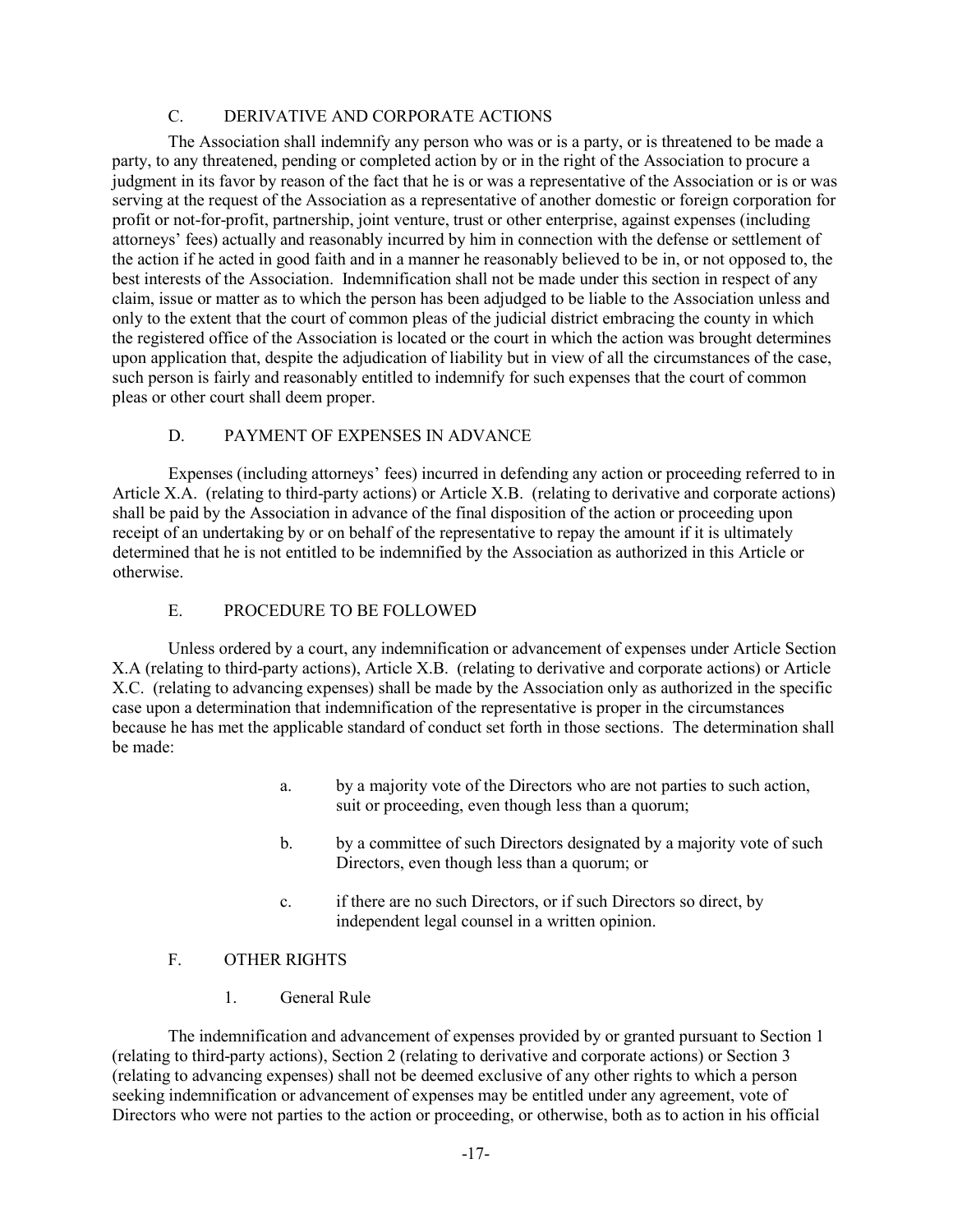capacity and as to action in another capacity while holding that office. Section 5728 of the PaNPCL (relating to interested directors or officers) shall be applicable to any contract or transaction authorized by the Directors under this section. The Association may create a fund of any nature, which may, but need not, be under the control of a trustee, or otherwise secure or insure in any manner its indemnification obligations, whether arising under or pursuant to this section or otherwise.

# 2. When Indemnification is not to be Made

Indemnification pursuant to subsection (a) shall not be made in any case where the act or failure to act giving rise to the claim for indemnification is determined by a court to have constituted willful misconduct or recklessness.

### 3. Grounds

Indemnification pursuant to subsection (a) under any agreement, vote of Directors or otherwise may be granted for any action taken or any failure to take any action and may be made whether or not the Association would have the power to indemnify the person under any other provision of law except as provided in this section and whether or not the indemnified liability arises or arose from any threatened, pending or completed action by or in the right of the Association.

### 4. Trust Property

This Article shall not affect the liability of a representative with respect to the administration of assets held by the Association pursuant to its authority to take and hold trust property.

### G. INSURANCE

The Association shall have power to purchase and maintain insurance on behalf of any person who is or was a representative of the Association or is or was serving at the request of the Association as a representative of another domestic or foreign corporation for profit or not-for-profit, partnership, joint venture, trust, or other enterprise against any liability asserted against him and incurred by him in any such capacity, or arising out of his status as such, whether or not the Association would have the power to indemnify him against that liability under the provisions of this Article.

# H. APPLICATION TO SURVIVING OR NEW CORPORATIONS

For the purposes of this Article, references to "the Association" include all constituent corporations absorbed in a consolidation, merger or division, as well as the surviving or new corporations surviving or resulting therefrom, so that any person who is or was a representative of the constituent, surviving or new corporation, or is or was serving at the request of the constituent, surviving or new corporation as a representative of another domestic or foreign corporation for profit or not-for-profit, partnership, joint venture, trust or other enterprise, shall stand in the same position under the provisions of this Article with respect to the surviving or new corporation as he would if he had served the surviving or new corporation in the same capacity.

# I. APPLICATION TO EMPLOYEE BENEFIT PLANS

For the purposes of this Article:

a. References to "other enterprises" shall include employee benefit plans;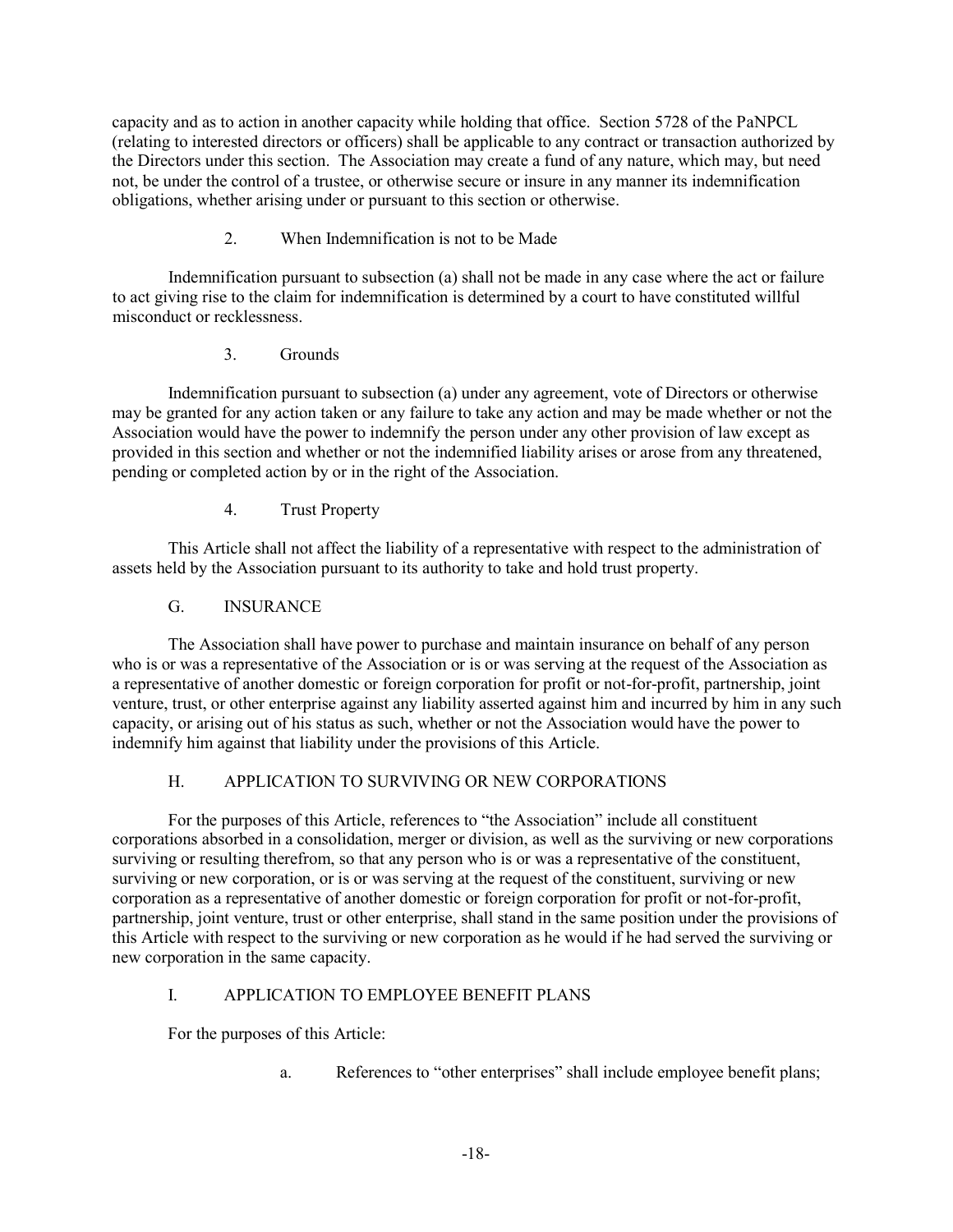- b. References to "serving at the request of the Association" shall include any service as a representative of the nonprofit corporation that imposes duties on or involves services by the representative with respect to an employee benefit plan, its participants or beneficiaries;
- c. Excise taxes assessed on a person with respect to any employee benefit plan pursuant to applicable law shall be deemed "fines";
- d. Action with respect to an employee benefit plan taken or omitted in good faith by a representative of the Association in a manner he reasonably believed to be in the interest of the participants and beneficiaries of the plan shall be deemed to be action in a manner that is not opposed to the best interests of the Association.

#### J. DURATION AND EXTENT OF COVERAGE

The indemnification and advancement of expenses provided by or granted pursuant to this Article shall, unless otherwise provided when authorized or ratified, continue as to a person who has ceased to be a representative of the Association and shall inure to the benefit of the heirs and personal representative of that person.

### **ARTICLE VIII: OTHER GOVERNANCE PROVISIONS**

### A. AMENDMENT OF BYLAWS

Upon the recommendation of a majority vote of the entire Board of Directors then in office, a majority of the Members of the Association present and entitled to vote at any Meeting of Members may amend, alter, repeal, or adopt new Bylaws. Bylaws that require a "super majority" may only be amended, altered or repealed by a "super majority" (see paragraphs a and c of Article I, Sections F.1). The Board must publish notice of the Meeting of the Members and any proposed action to change the Bylaws in the Chestnut Hill Local not less than 30 days prior to the Meeting.

### B. RESTRICTIONS

No part of the net earnings of the Association shall inure to the benefit of, or be distributable to, its directors, members, officers, or other private persons, except that the Association shall be authorized and empowered to pay reasonable compensation for services rendered, and to make payments and distributions in furtherance of the purposes set forth in Section 1 hereof. Except as may be permitted under the provisions of Section 501(h) of the Code, no substantial part of the activities of the Association shall consist of the carrying on of propaganda, or otherwise attempting to influence legislation. The Association shall neither participate nor intervene in (including the publication or distribution of statements) any political campaign on behalf of or in opposition to any candidate for public office, nor shall it take a position on any issue raised in a political campaign for the purpose of aiding or opposing any candidate. Any other provision of these Bylaws to the contrary notwithstanding, the Association shall not carry on any activities not permitted to be carried on: (a) by a corporation exempt from Federal Income Tax under Section 501(a) and Section 501(c)(3) of the Code; or (b) by a corporation, contributions to which are deductible under Section 170, 2055 or 2522 of the Code. These Bylaws shall not be altered or amended in derogation of the provisions of this Section.